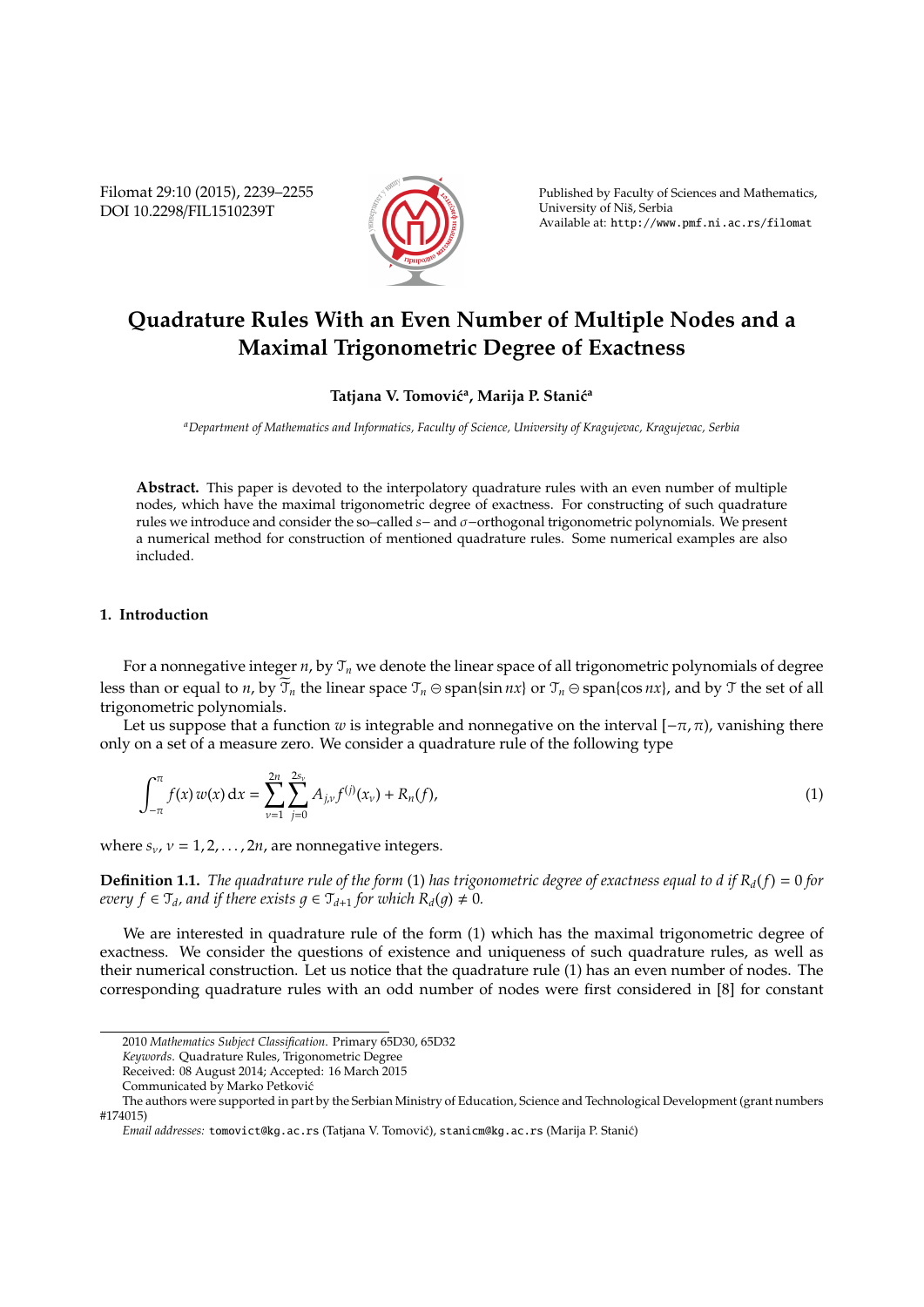.

weight function  $w(x) = 1$  and the case when all of the nodes have the same multiplicity. Quadrature rules with fixed number of free nodes of fixed different multiplicities at nodes, but again only for the constant weight function  $w(x) = 1$ , were considered in [4]. Finally, the general case of quadrature rules with an odd number of nodes with different multiplicities and with respect to arbitrary weight function, were considered in [9].

In this paper we pay our attention to quadrature rules with an even number of nodes and the maximal trigonometric degree of exactness. We finish this Section with some known results for a generalized Gaussian problem, given in [8]. Section 2 is devoted to quadrature rules with simple nodes. The case when all of the nodes have the same multiplicity is considered in Section 3, while the case of different multiplicities at nodes is considered in Section 4. Finally, the numerical method for constructing of considered quadrature rules is given in Section 5, where one numerical example is given, too.

#### *1.1. A generalized Gaussian problem*

Let the quadrature formula

$$
\int_{a}^{b} f(x)w(x) dx = \sum_{\nu=1}^{m} \sum_{j=0}^{N-1} A_{j,\nu} f^{(j)}(x_{\nu}) + R(f)
$$
 (2)

be such that  $E(f) = 0 \Rightarrow R(f) = 0$ , where *E* is a linear differential operator of order *N*. According to [8, p. 28] quadrature rules which are exact for all trigonometric polynomials of degree less than or equal to ν

are relative to the differential operator (of order  $2v + 1$ ):  $E = \frac{d}{dt}$ d*x*  $\prod^{\nu}$ *k*=1  $\int d^2$  $\frac{d^2}{dx^2} + k^2$ 

Ghizzeti and Osicini in [8] considered whether there can exist a rule of the form

$$
\int_{a}^{b} f(x)w(x) dx = \sum_{\nu=1}^{m} \sum_{j=0}^{N-p_{\nu}-1} A_{j,\nu} f^{(j)}(x_{\nu}) + R(f),
$$
\n(3)

with fixed integers  $p_v$ ,  $0 \le p_v \le N - 1$ ,  $v = 1, 2, ..., m$ , such that at least one of the integers  $p_v$  is greater than or equal to 1, satisfying  $E(f) = 0 \Rightarrow R(f) = 0$ , too. They proved the following theorem (see [8, p. 45]).

**Theorem 1.2.** For the given nodes  $x_1, x_2, \ldots, x_m$ , the linear differential operator E of order N and the nonnegative *integers*  $p_1, p_2, ..., p_m$ , 0 ≤  $p_v$  ≤ N − 1, v = 1, 2, ..., m ((∃v ∈ {1, 2, ..., m})  $p_v$  ≥ 1), consider the following *homogenous boundary di*ff*erential problem*

$$
E(f) = 0, \quad f^{(j)}(x_{\nu}) = 0, \quad j = 0, 1, ..., N - p_{\nu} - 1, \quad \nu = 1, 2, ..., m.
$$
 (4)

*If this problem has no non–trivial solutions (whence*  $N \leq mN - \sum_{\nu=1}^m p_\nu$ *) it is possible to write a quadrature rule of the type* (3) with  $mN - \sum_{\nu=1}^{m} p_{\nu} - N$  parameters chosen arbitrarily. If, on the other hand, the problem (4) has q linearly *independent solutions*  $U_r$ ,  $r = 1, 2, ..., q$ , with  $N - mN + \sum_{\nu=1}^m p_\nu \le q \le p_\nu$  for all  $\nu = 1, 2, ..., m$ , then the formula (3) *may apply only if the following q conditions*

$$
\int_{a}^{b} U_{r}(x) w(x) dx = 0, \quad r = 1, 2, ..., q,
$$
\n(5)

are satisfied; if so, m $N-\sum_{\nu=1}^m p_\nu-N+q$  parameters in the formula (3) can be chosen arbitrary.

#### **2. Quadrature rules with simple nodes**

First we consider the special case when  $s_1 = s_2 = \cdots = s_{2n} = 0$ , i.e., the quadrature rule with simple nodes

$$
\int_{-\pi}^{\pi} f(x) w(x) dx = \sum_{\nu=1}^{2n} w_{\nu} f(x_{\nu}) + R_n(f).
$$
 (6)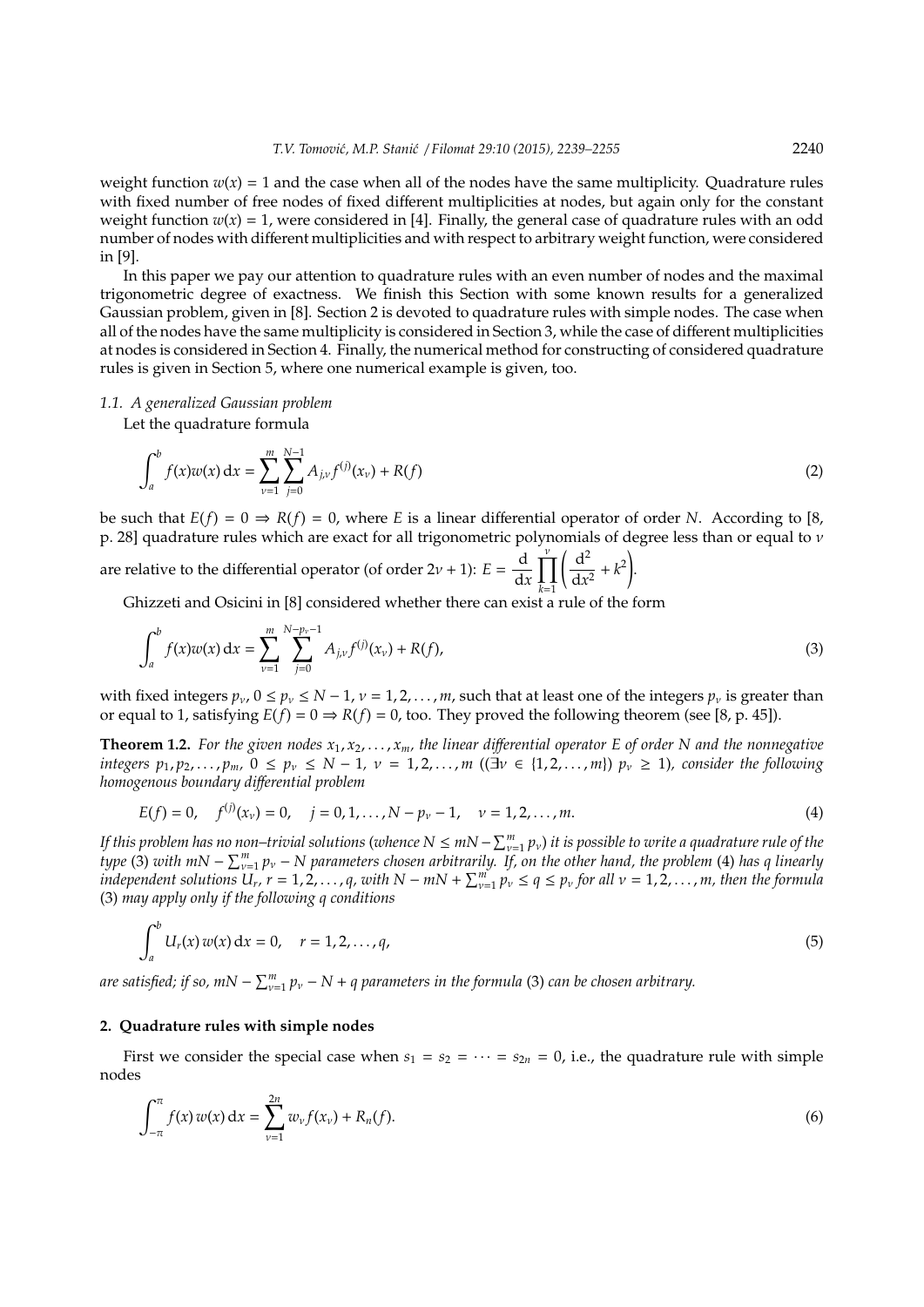For a given set of different nodes  $x_v$  ( $\in [-\pi, \pi)$ ),  $v = 1, 2, \ldots, 2n$ , quadrature rule (6) of the interpolatory type is exact for every  $t \in \mathcal{T}_{n-1}$ , and in addition for  $t \in \mathcal{T}_n$ , but not for all  $t \in \mathcal{T}_n$  (see [2]). If the nodes  $x_v(\in [-\pi,\pi))$ ,  $v = 1, 2, \ldots, 2n$ , are not specified in advanced, one can try to find them such that quadrature rule (6) has the maximal trigonometric degree of exactness, i.e., such that quadrature rule (6) is exact for every  $t \in T_{2n-1}$ .

**Lemma 2.1.** *The trigonometric polynomial of degree n,*

$$
T_n(x) = c_0 + \sum_{k=1}^n (c_k \cos kx + d_k \sin kx), \quad c_k \in \mathbb{R} \ (k = 0, 1, ..., n), \quad d_k \in \mathbb{R} \ (k = 1, ..., n), \quad c_n^2 + d_n^2 \neq 0, \ (7)
$$

*which is orthogonal on*  $[-\pi, \pi)$  *with respect to the weight function w to every trigonometric polynomial from*  $\mathcal{T}_{n-1}$  *is determined uniquely, if the values of its leading coe*ffi*cients, c<sup>n</sup> and dn, are given.*

*Proof.* The orthogonality conditions can be written in the form

$$
\int_{-\pi}^{\pi} T_n(x) \cos \nu x \, w(x) \, dx = 0, \quad \nu = 0, 1, ..., n-1,
$$

$$
\int_{-\pi}^{\pi} T_n(x) \sin \nu x \, w(x) \, dx = 0, \quad \nu = 1, 2, ..., n-1.
$$

By changing  $T_n(x)$  in these equations and introducing the following notations

$$
\int_{-\pi}^{\pi} \cos \nu x \cos kx \, w(x) \, dx = \alpha_{k,\nu}, \quad k, \nu = 0, 1, ..., n,
$$
  

$$
\int_{-\pi}^{\pi} \cos \nu x \sin kx \, w(x) \, dx = \beta_{k,\nu}, \quad \nu = 0, 1, ..., n, k = 1, 2, ..., n,
$$
  

$$
\int_{-\pi}^{\pi} \sin \nu x \sin kx \, w(x) \, dx = \gamma_{k,\nu}, \quad k, \nu = 1, 2, ..., n,
$$

we obtain the following system of linear equations for determining the unknown coefficients  $c_0, c_1, d_1, \ldots$ , *cn*−1, *dn*−1:

$$
c_0 \alpha_{0,\nu} + \sum_{k=1}^{n-1} (c_k \alpha_{k,\nu} + d_k \beta_{k,\nu}) = -c_n \alpha_{n,\nu} - d_n \beta_{n,\nu}, \quad \nu = 0, 1, ..., n-1,
$$
  

$$
c_0 \beta_{\nu,0} + \sum_{k=1}^{n-1} (c_k \beta_{\nu,k} + d_k \gamma_{\nu,k}) = -c_n \beta_{\nu,n} - d_n \gamma_{\nu,n}, \quad \nu = 1, 2, ..., n-1.
$$
 (8)

The determinant of this system is equal to

$$
\Delta = \begin{vmatrix}\n\alpha_{0,0} & \alpha_{1,0} & \beta_{1,0} & \alpha_{2,0} & \beta_{2,0} & \cdots & \alpha_{n-1,0} & \beta_{n-1,0} \\
\alpha_{0,1} & \alpha_{1,1} & \beta_{1,1} & \alpha_{2,1} & \beta_{2,1} & \cdots & \alpha_{n-1,1} & \beta_{n-1,1} \\
\beta_{1,0} & \beta_{1,1} & \gamma_{1,1} & \beta_{1,2} & \gamma_{1,2} & \cdots & \beta_{1,n-1} & \gamma_{1,n-1} \\
\alpha_{0,2} & \alpha_{1,2} & \beta_{1,2} & \alpha_{2,2} & \beta_{2,2} & \cdots & \alpha_{n-1,2} & \beta_{n-1,2} \\
\beta_{2,0} & \beta_{2,1} & \gamma_{2,1} & \beta_{2,2} & \gamma_{2,2} & \cdots & \beta_{2,n-1} & \gamma_{2,n-1} \\
\vdots & \vdots & \vdots & \vdots & \vdots & \ddots & \vdots & \vdots \\
\alpha_{0,n-1} & \alpha_{1,n-1} & \beta_{1,n-1} & \alpha_{2,n-1} & \beta_{2,n-1} & \cdots & \alpha_{n-1,n-1} & \beta_{n-1,n-1} \\
\beta_{n-1,0} & \beta_{n-1,1} & \gamma_{n-1,1} & \beta_{n-1,2} & \gamma_{n-1,2} & \cdots & \beta_{n-1,n-1} & \gamma_{n-1,n-1}\n\end{vmatrix}.
$$

Since  $\alpha_{k,v} = \alpha_{v,k}$ ,  $k, v = 0, 1, ..., n-1$ , and  $\gamma_{k,v} = \gamma_{v,k}$ ,  $k, v = 1, 2, ..., n-1$ , the determinant  $\Delta$  is symmetric.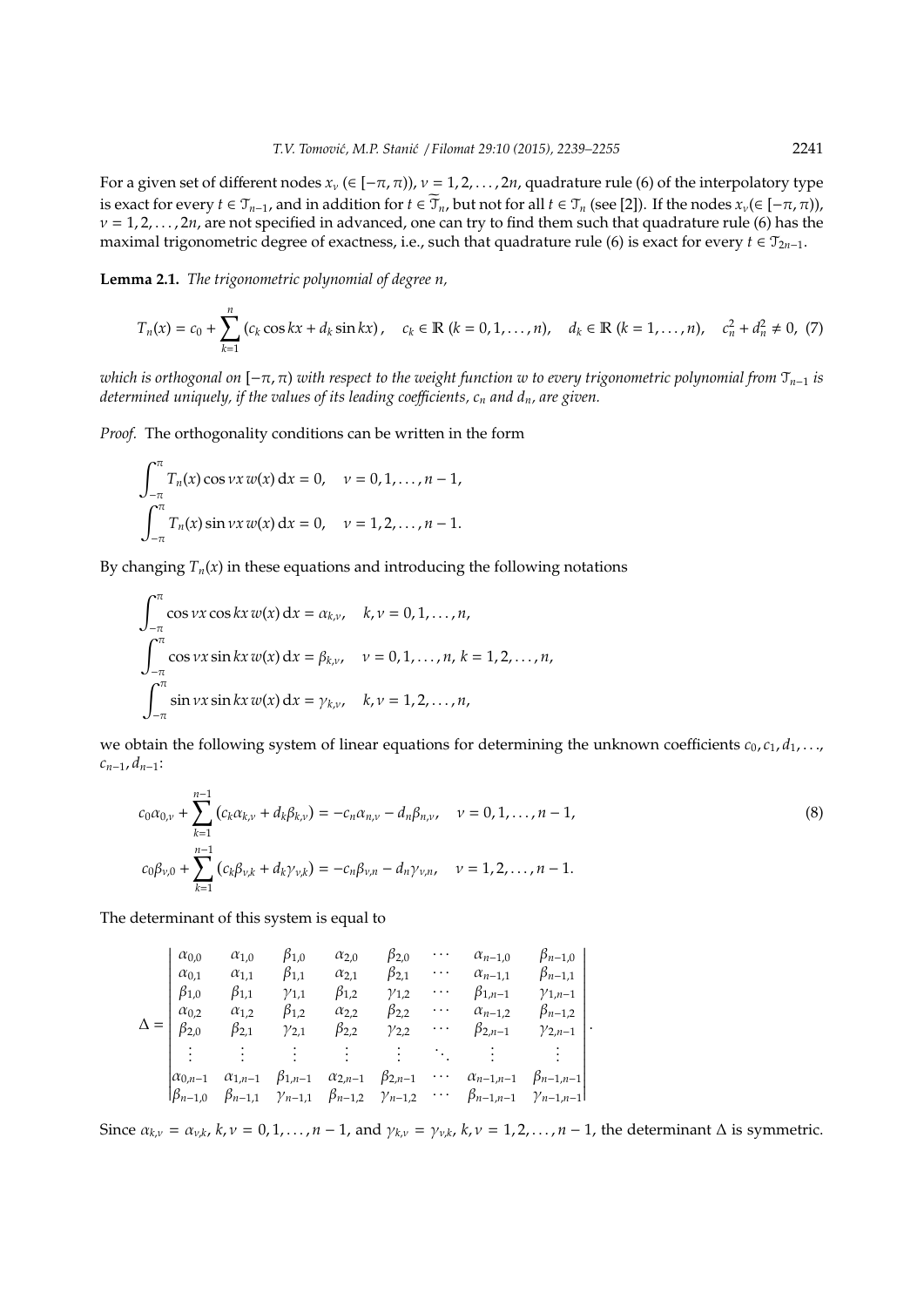Now, we consider the following quadratic form in variables  $\xi_0, \xi_1, \eta_1, \xi_2, \eta_2, \ldots, \xi_{n-1}, \eta_{n-1}$ :

$$
F = \sum_{\nu=0}^{n-1} \sum_{k=0}^{n-1} \alpha_{k,\nu} \xi_k \xi_{\nu} + 2 \sum_{\nu=0}^{n-1} \sum_{k=1}^{n-1} \beta_{k,\nu} \xi_{\nu} \eta_k + \sum_{\nu=1}^{n-1} \sum_{k=1}^{n-1} \gamma_{k,\nu} \eta_k \eta_{\nu}
$$
  
\n
$$
= \int_{-\pi}^{\pi} w(x) \left[ \sum_{\nu=0}^{n-1} \xi_{\nu} \cos \nu x \right] \cdot \left[ \sum_{k=0}^{n-1} \xi_k \cos kx \right] dx + 2 \int_{-\pi}^{\pi} w(x) \left[ \sum_{\nu=0}^{n-1} \xi_{\nu} \cos \nu x \right] \cdot \left[ \sum_{k=1}^{n-1} \eta_k \sin kx \right] dx
$$
  
\n
$$
+ \int_{-\pi}^{\pi} w(x) \left[ \sum_{\nu=1}^{n-1} \eta_{\nu} \sin \nu x \right] \cdot \left[ \sum_{k=1}^{n-1} \eta_k \sin kx \right] dx
$$
  
\n
$$
= \int_{-\pi}^{\pi} w(x) \left[ \sum_{\nu=0}^{n-1} \xi_{\nu} \cos \nu x + \sum_{k=1}^{n-1} \eta_k \sin kx \right] dx > 0.
$$

The quadratic form *F* is positive and its determinant is equal to  $\Delta$ , thus,  $\Delta > 0$ , and the system of linear equations (8) has the unique solution for the unknown coefficients  $c_0$ ,  $c_1$ ,  $d_1$ , ...,  $c_{n-1}$ ,  $d_{n-1}$ .  $\Box$ 

Obviously,

$$
T_n(x) = A \prod_{\nu=1}^{2n} \sin \frac{x - x_\nu}{2}, \quad A \neq 0 \text{ is a constant}, \tag{9}
$$

is a trigonometric polynomial of degree *n*. To the contrary, every trigonometric polynomial of degree *n* of the form (7) can be represented in the form (9) with

$$
A = (-1)^n 2^{2n-1} \mathrm{i} (c_n - \mathrm{i} d_n) e^{\mathrm{i} \left( 2 \sum_{\nu=1}^{2n} x_{\nu} \right)},
$$

where  $x_1, x_2, \ldots, x_{2n}$  are the zeros of the trigonometric polynomial (7), that lie in the strip  $-\pi \leq \text{Re } x < \pi$ (see [10]).

By using similar arguments as in [15], it is easy to prove the following result.

**Lemma 2.2.** *Every trigonometric polynomial of degree*  $2n - 1$ *,* 

$$
T_{2n-1}(x) = a_0 + \sum_{k=1}^{2n-1} (a_k \cos kx + b_k \sin kx),
$$

*can be uniquely represented in the form*  $T_{2n-1}(x) = A_n(x)B_{n-1}(x) + \overline{R}_n(x)$ *, where*  $A_n(x)$  *is a certain trigonometric polynomial of degree n and*  $B_{n-1}(x)$ *,*  $\widetilde{R}_n(x)$  are wanted polynomials from  $\mathcal{T}_{n-1}$  and  $\widetilde{\mathcal{T}}_n$ *, respectively.* 

By virtue of Lemma 2.2, simulating the development of the famous Gaussian quadrature rules for algebraic polynomials, the following result can be easily proved.

**Theorem 2.3.** *The interpolatory type quadrature rule* (6) *is of Gaussian type, i.e., it is exact for every t* ∈  $\mathcal{T}_{2n-1}$ *, if and only if the nodes*  $x_v$ ,  $v = 1, 2, ..., 2n$ , are the zeros of trigonometric polynomial  $T_n(x)$ , which is orthogonal on [−π, π) *with respect to the weight function w*(*x*) *to every trigonometric polynomial from* T*n*−1*.*

It is well known that trigonometric polynomial of degree *n* can not have more than 2*n* distinct zeros in  $[-\pi, \pi)$  (see [10]). Now we prove that the zeros of orthogonal trigonometric polynomials are all simple.

**Theorem 2.4.** *The trigonometric polynomial*  $T_n \in T_n$  *which is orthogonal on*  $[-\pi, \pi)$  *with respect to the weight function w*(*x*) *to every trigonometric polynomial from* T*n*−1*, has in* [−π, π) *exactly* 2*n distinct simple zeros.*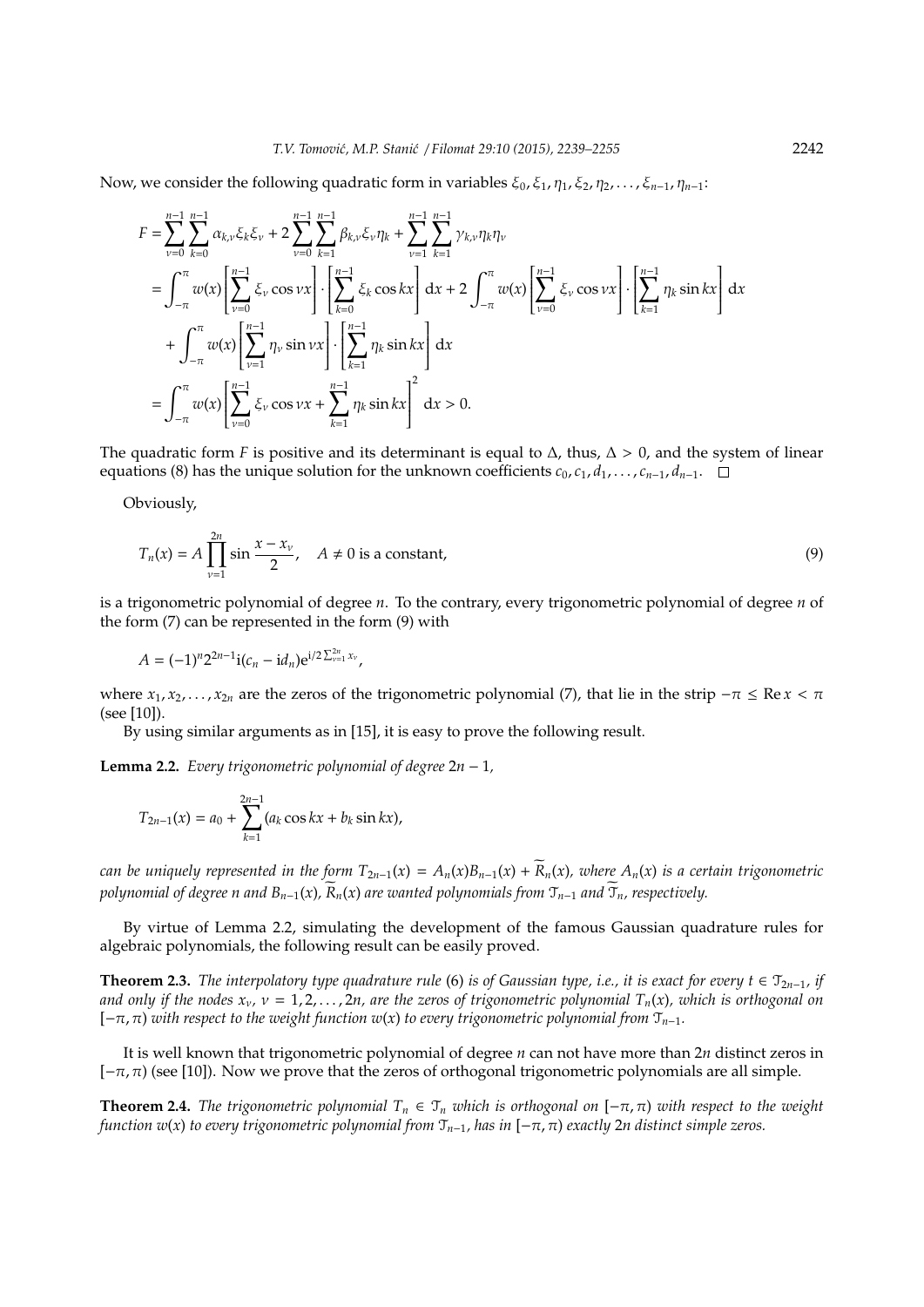*Proof.* The trigonometric polynomial  $T_n$  must have at least one zero of odd multiplicity in  $[-\pi, \pi]$ . Indeed, if we assume the contrary, then for  $n \in \mathbb{N}$  we obtain that

$$
\int_{-\pi}^{\pi} T_n(x) \cos 0x \, w(x) \, \mathrm{d}x = 0,
$$

which is impossible, because the integrand does not change its sign on  $[-\pi, \pi)$ . Also,  $T_n$  must change its sign an even number of times (see [1, 2]).

Let us now suppose that the number of zeros of  $T_n$  on  $[-\pi, \pi)$  is  $2m$ ,  $m < n$ . We denote these zeros by *y*1, *y*2, . . . , *y*2*<sup>m</sup>*, and set

$$
t(x) = \prod_{k=1}^{2m} \sin \frac{x - y_k}{2}.
$$

Since  $t \in \mathcal{T}_m$ ,  $m < n$ , we have  $\int_{-\pi}^{\pi} T_n(x)t(x) w(x) dx = 0$ , which again gives a contradiction, since the integrand does not change its sign on  $\left[-\pi,\pi\right)$ .

Therefore,  $T_n$  must have exactly 2*n* different simple zeros on  $[-\pi, \pi)$ .  $\square$ 

# **3. Quadrature rules with multiple nodes with the same multiplicity and** *s***–orthogonal trigonometric polynomials**

In this section we consider quadrature rule of the form (1) where  $s_1 = s_2 = \cdots = s_{2n} = s > 0$ , i.e.,

$$
\int_{-\pi}^{\pi} f(x) w(x) dx = \sum_{\nu=1}^{2n} \sum_{j=0}^{2s} A_{j,\nu} f^{(j)}(x_{\nu}) + R_n(f), \qquad (10)
$$

which has the maximal trigonometric degree of exactness, i.e., such that  $R_n(f) = 0$  for all  $f \in \mathcal{T}_{2n(s+1)-1}$ . The boundary differential problem (4) in this case has the following form

$$
E(f) = 0, \quad f^{(j)}(x_v) = 0, \quad j = 0, 1, ..., 2s, \quad v = 1, 2, ..., 2n,
$$
\n(11)

where

$$
E = \frac{d}{dx} \prod_{k=1}^{2n(s+1)-1} \left( \frac{d^2}{dx^2} + k^2 \right)
$$

is the differential operator of order  $N = 4n(s + 1) - 1$ .

For *n* > 0 the boundary problem (11) has 2*n*−1 linear independent non–trivial solutions (see [8, p. 141]):

$$
U_{\ell}(x) = \left(\prod_{\nu=1}^{2n} \sin \frac{x - x_{\nu}}{2}\right)^{2s+1} \cos \ell x, \quad \ell = 0, 1, ..., n-1,
$$
  

$$
V_{\ell}(x) = \left(\prod_{\nu=1}^{2n} \sin \frac{x - x_{\nu}}{2}\right)^{2s+1} \sin \ell x, \quad \ell = 1, 2, ..., n-1.
$$

According to Theorem 1.2, for  $s_1 = s_2 = \cdots = s_{2n} = s$ , the nodes  $x_1, x_2, \ldots, x_{2n}$  of the quadrature rule (10) satisfy the following conditions

$$
\int_{-\pi}^{\pi} \left( \prod_{\nu=1}^{2n} \sin \frac{x - x_{\nu}}{2} \right)^{2s+1} \cos \ell x \, w(x) \, dx = 0, \quad \ell = 0, 1, \dots, n-1,
$$
  

$$
\int_{-\pi}^{\pi} \left( \prod_{\nu=1}^{2n} \sin \frac{x - x_{\nu}}{2} \right)^{2s+1} \sin \ell x \, w(x) \, dx = 0, \quad \ell = 1, 2, \dots, n-1,
$$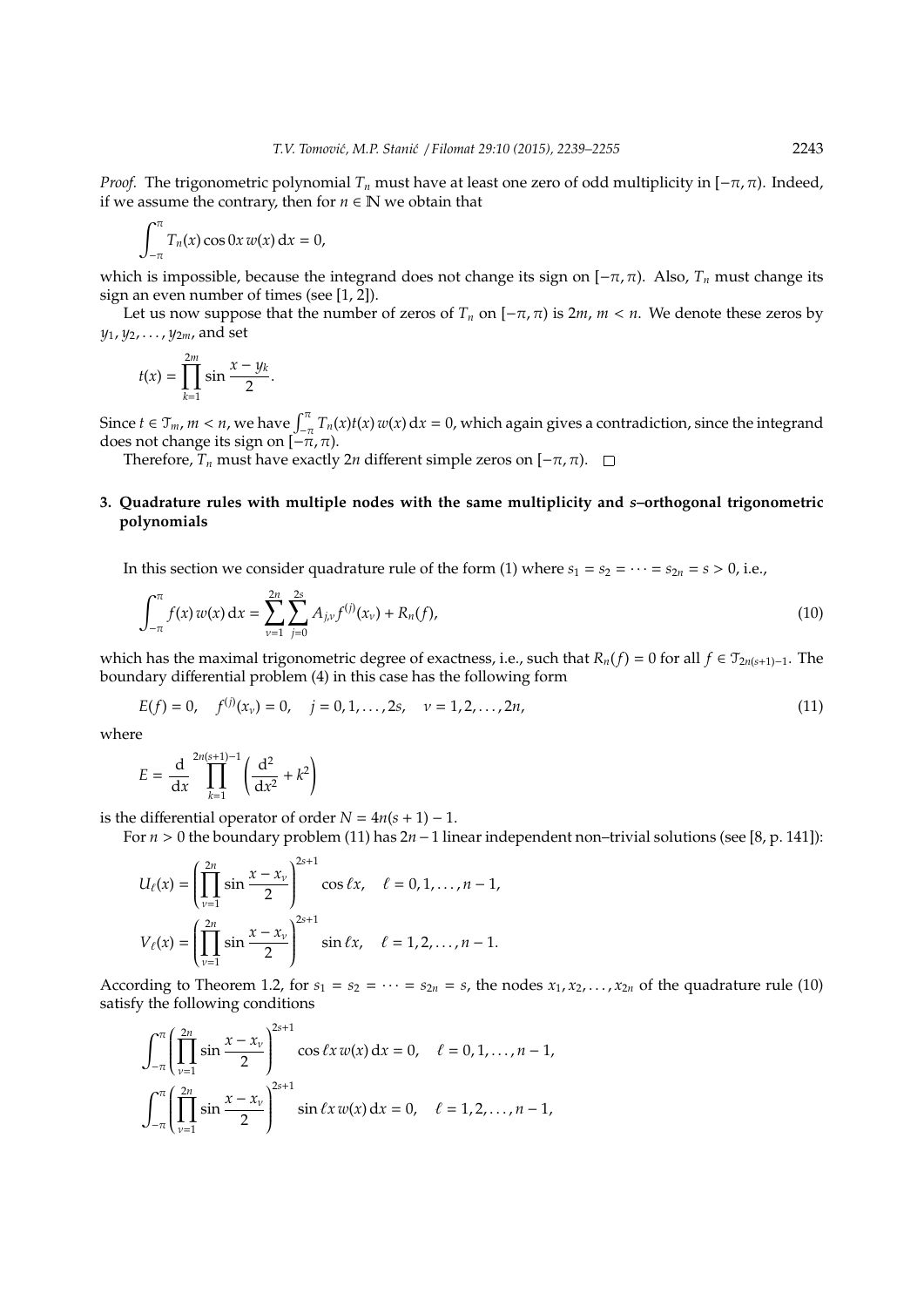i.e.,  $x_1, x_2, \ldots, x_{2n}$  are the zeros of the trigonometric polynomial  $T_{s,n}$  which satisfies the following equation

$$
\int_{-\pi}^{\pi} (T_{s,n}(x))^{2s+1} t_{n-1}(x) w(x) dx = 0, \quad \text{for arbitrary } t_{n-1} \in \mathcal{T}_{n-1}.
$$
 (12)

We call such trigonometric polynomials as *s–orthogonal trigonometric polynomials* with respect to the weight function  $w(x)$  on  $[-\pi, \pi)$ .

In order to prove the existence and uniqueness of  $T_{s,n}(x)$  we use the following well–known facts about the best approximation (see [3, p. 58–60]).

**Remark 3.1.** *Let X be a Banach space and Y be a closed linear subspace of X. For each f* ∈ *X, the error of approximation of f by elements from Y is defined as*  $\inf_{q \in Y} ||f - g||$ . If there exists some  $g = g_0 \in Y$  for which that *infimum is attained, then*  $g_0$  *is called the best approximation to f from Y. For each finite dimensional subspace*  $X_n$  *of X and each f* ∈ *X, there exists the best approximation to f from Xn. In addition, if X is a strictly convex space, then each*  $f \in X$  has at most one element of the best approximation in each closed linear subspace  $Y \subset X$ .

**Theorem 3.2.** *Trigonometric polynomial*  $T_{s,n}(x)$ *, with given leading coefficients, which is s–orthogonal on*  $[-\pi, \pi)$ *with respect to a given weight function w*(*x*) *is determined uniquely.*

*Proof.* Let us set  $X = L^{2s+2}[-\pi, \pi]$ ,  $u = w(x)^{1/(2s+2)}(c_n \cos nx + d_n \sin nx) \in L^{2s+2}[-\pi, \pi]$ , and fix the following 2*n* – 1 linearly independent elements in  $L^{2s+2}$ [ $-\pi, \pi$ ]:

$$
u_j = w(x)^{1/(2s+2)} \cos jx, \quad j = 0, 1, ..., n-1, \quad v_k = w(x)^{1/(2s+2)} \sin kx, \quad k = 1, 2, ..., n-1.
$$

Here,  $Y = \text{span}\{u_0, u_1, v_1, u_2, v_2, \dots, u_{n-1}, v_{n-1}\}$  is a finite dimensional subspace of *X* and, according to Remark 3.1, for each element from *X* there exists the best approximation from *Y*, i.e., there exist 2*n* − 1 constants  $\alpha_j$ ,  $j = 0, 1, \ldots, n - 1$ ,  $\beta_k$ ,  $k = 1, 2, \ldots, n - 1$ , such that the error

$$
\left\|u-\left(\alpha_0u_0+\sum_{k=1}^{n-1}(\alpha_ku_k+\beta_kv_k)\right)\right\|=\left(\int_{-\pi}^{\pi}\left(c_n\cos nx+d_n\sin nx-\left(\alpha_0+\sum_{k=1}^{n-1}(\alpha_k\cos kx+\beta_k\sin kx)\right)\right)^{2s+2}w(x)\,\mathrm{d}x\right)^{1/(2s+2)},
$$

is minimal, i.e., for every *n* and for every choice of the leading coefficients  $c_n$ ,  $d_n$ ,  $c_n^2 + d_n^2 \neq 0$ , there exists a trigonometric polynomial of degree *n*

$$
T_{s,n}(x) = c_n \cos nx + d_n \sin nx - \left(\alpha_0 + \sum_{k=1}^{n-1} (\alpha_k \cos kx + \beta_k \sin kx)\right),
$$

such that

$$
\int_{-\pi}^{\pi} (T_{s,n}(x))^{2s+2} w(x) \, \mathrm{d}x
$$

is minimal. Since the space  $L^{2s+2}[-\pi,\pi]$  is strictly convex, according to Remark 3.1, the problem of the best approximation has the unique solution, i.e., the trigonometric polynomial *Ts*,*<sup>n</sup>* is unique.

It follows that for each of the following 2*n* − 1 functions

$$
F_k^C(\lambda) = \int_{-\pi}^{\pi} (T_{s,n}(x) + \lambda \cos kx)^{2s+2} w(x) dx, \quad k = 0, 1, ..., n-1,
$$
  

$$
F_k^S(\lambda) = \int_{-\pi}^{\pi} (T_{s,n}(x) + \lambda \sin kx)^{2s+2} w(x) dx, \quad k = 1, 2, ..., n-1,
$$

its derivative must be equal to zero for  $\lambda = 0$ . Therefore, we get

$$
\int_{-\pi}^{\pi} (T_{s,n}(x))^{2s+1} \cos kx \, w(x) \, dx = 0, \quad k = 0, 1, \dots, n-1,
$$
  

$$
\int_{-\pi}^{\pi} (T_{s,n}(x))^{2s+1} \sin kx \, w(x) \, dx = 0, \quad k = 1, 2, \dots, n-1,
$$

which means that the polynomial *T*<sub>*s*,*n*</sub>(*x*) satisfies *s*−orthogonality conditions (12).  $\Box$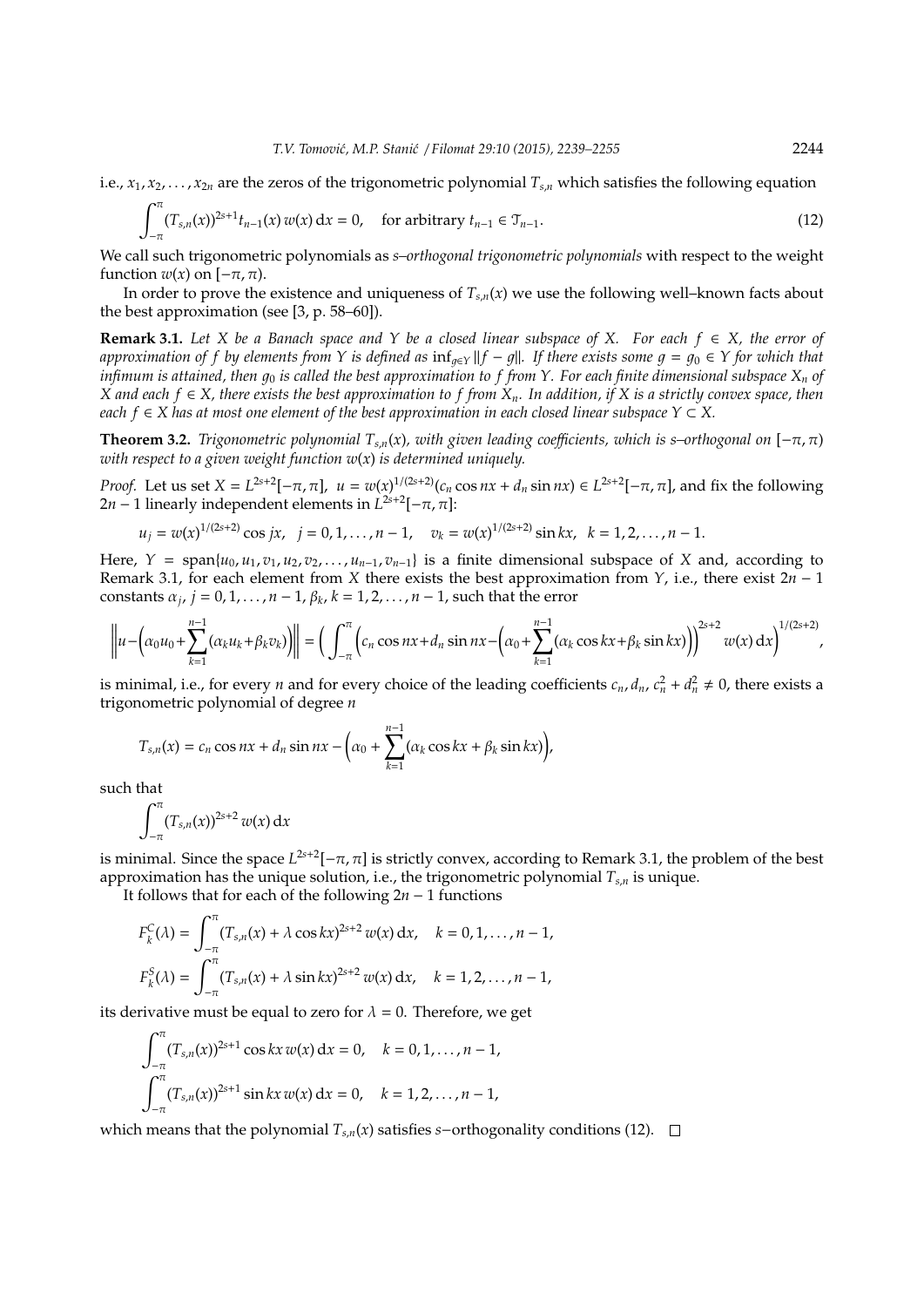**Theorem 3.3.** *Trigonometric polynomial*  $T_{s,n}(x)$  *which is s–orthogonal on*  $[-\pi,\pi)$  *with respect to a given weight function w(x) has in*  $[-\pi, \pi)$  *exactly* 2*n* distinct simple zeros.

*Proof.* The trigonometric polynomial  $T_{s,n}(x)$  has on  $[-\pi,\pi)$  at least one zero of odd multiplicity. If we assume the contrary, for  $n \geq 1$  we obtain the following contradiction to (12)

$$
\int_{-\pi}^{\pi} (T_{s,n}(x))^{2s+1} \cos 0x \, w(x) \, dx \neq 0,
$$

since  $(T_{s,n}(x))^{2s+1}$  does not change its sign on  $[-\pi,\pi)$ . Also,  $T_{s,n}$  must change its sign on  $[-\pi,\pi)$  an even number of times (see [1, 2]).

Let us now suppose that the number of zeros of  $T_{s,n}$  on  $[-\pi, \pi)$  of odd multiplicities is  $2m, m < n$ . Let us denote these zeros by *y*1, *y*2, . . . , *y*2*<sup>m</sup>* and set

$$
t(x)=\prod_{k=1}^{2m}\sin\frac{x-y_k}{2}.
$$

Since  $t \in \mathcal{T}_m$ ,  $m < n$ , we get

$$
\int_{-\pi}^{\pi} (T_{s,n}(x))^{2s+1} t(x) w(x) \, \mathrm{d}x = 0,
$$

which is a contradiction, because the integrand does not change its sign on  $[-\pi, \pi)$ .

Therefore, *T*<sub>*s*,*n*</sub> must have exactly 2*n* different simple zeros on [−π, π).  $□$ 

# **4. Quadrature rules with multiple nodes with di**ff**erent multiplicities and** σ**–orthogonal trigonometric polynomials**

Let us denote  $\sigma = (s_1, s_2, \ldots, s_{2n})$  and  $N_1 = \sum_{\nu=1}^{2n} (s_\nu + 1) - 1$ . We study quadrature rules of the form (1), which have maximal trigonometric degree of exactness, i.e., for which  $\tilde{R_n}(\tilde{f}) = 0$  for all  $f \in \mathcal{T}_{N_1}$ . In this case boundary differential problem (4) has the following form

$$
E(f) = 0, \quad f^{(j)}(x_{\nu}) = 0, \quad j = 0, 1, ..., 2s_{\nu}, \quad \nu = 1, 2, ..., 2n,
$$
\n(13)

where

$$
E = \frac{\mathrm{d}}{\mathrm{d}x} \prod_{k=1}^{N_1} \left( \frac{\mathrm{d}^2}{\mathrm{d}x^2} + k^2 \right)
$$

is a differential operator of order  $N = 2N_1 + 1$ .

The boundary problem (13) has the following  $2n - 1$  linear independent nontrivial solutions

$$
U_{\ell}(x) = \prod_{\nu=1}^{2n} \left( \sin \frac{x - x_{\nu}}{2} \right)^{2s_{\nu}+1} \cos \ell x, \quad \ell = 0, 1, ..., n-1,
$$
  

$$
V_{\ell}(x) = \prod_{\nu=1}^{2n} \left( \sin \frac{x - x_{\nu}}{2} \right)^{2s_{\nu}+1} \sin \ell x, \quad \ell = 1, 2, ..., n-1.
$$

According to Theorem 1.2, the nodes  $x_1, x_2, \ldots, x_{2n}$  of the quadrature rule (1) satisfy conditions

$$
\int_{-\pi}^{\pi} \prod_{\nu=1}^{2n} \left( \sin \frac{x - x_{\nu}}{2} \right)^{2s_{\nu} + 1} \cos \ell x \, w(x) \, dx = 0, \quad \ell = 0, 1, \dots, n - 1,
$$
  

$$
\int_{-\pi}^{\pi} \prod_{\nu=1}^{2n} \left( \sin \frac{x - x_{\nu}}{2} \right)^{2s_{\nu} + 1} \sin \ell x \, w(x) \, dx = 0, \quad \ell = 1, 2, \dots, n - 1,
$$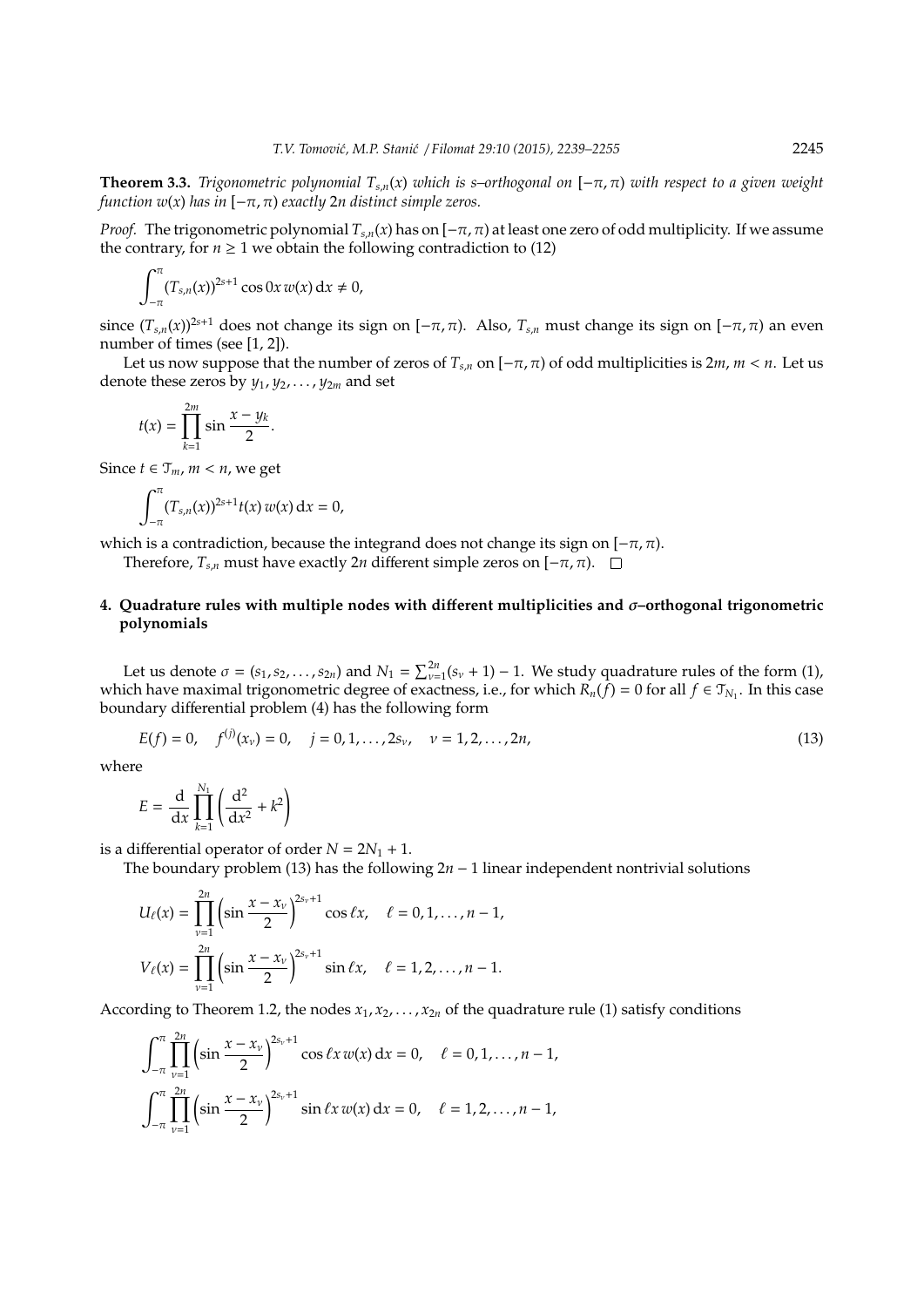i.e.,

$$
\int_{-\pi}^{\pi} \prod_{\nu=1}^{2n} \left( \sin \frac{x - x_{\nu}}{2} \right)^{2s_{\nu} + 1} t(x) w(x) dx = 0, \quad \text{for all } t \in \mathcal{T}_{n-1}.
$$
 (14)

Trigonometric polynomial

$$
T_{\sigma,n}(x) = \prod_{\nu=1}^{2n} \sin \frac{x - x_{\nu}}{2}
$$

which satisfies condition (14) will be called σ*–orthogonal trigonometric polynomial* with respect to the weight function  $w(x)$  on  $[-\pi, \pi)$ .

Since the dimension of  $\mathcal{T}_{n-1}$  is  $2n-1$ , we have  $2n-1$  orthogonality conditions. The  $\sigma$ –orthogonal trigonometric polynomial of degree *n* has 2*n* + 1 coefficients, which means that two of them can be fixed in advanced. Alternatively, if we directly compute the nodes of the σ−orthogonal trigonometric polynomial of degree *n*, we can fix one of them in advance since for 2*n* nodes we have 2*n* − 1 orthogonality conditions. Using the notation from the Theorem 1.2, we have

$$
mN - \sum_{\nu=1}^{m} p_{\nu} - N + q = 2nN - \sum_{\nu=1}^{2n} (N - 2s_{\nu} - 1) - 2\left(\sum_{\nu=1}^{2n} (s_{\nu} + 1) - 1\right) - 1 + 2n - 1 = 0.
$$

Therefore, if one of the nodes is fixed, the quadrature rule (1) is unique.

By the same arguments as in Theorem 3.3 and using conditions (14) one can prove the following theorem.

**Theorem 4.1.** *The*  $\sigma$ –orthogonal trigonometric polynomial  $T_{\sigma,n}$  with respect to the weight function w(x) on  $[-\pi, \pi)$ *has exactly* 2*n distinct simple zeros on* [−π, π)*.*

The existence of  $\sigma$ -orthogonal trigonometric polynomials will be proved using theory of implicitly defined orthogonality. The existence of implicity defined orthogonal algebraic polynomials was proved in [6], while the existence of implicitly defined orthogonal trigonometric polynomials of semi–integer degree was proved in [9]. Here we prove the existence of implicitly defined orthogonal trigonometric polynomials.

**Theorem 4.2.** *Let p be a nonnegative continuous function, vanishing only on a set of a measure zero. Then there exists a trigonometric polynomial Tn, of degree n, orthogonal on* [−π, π) *to every trigonometric polynomial of degree less than or equal to n* − 1 *with respect to the weight function*  $p(T_n(x))w(x)$ *.* 

*Proof.* Let us denote by  $\widehat{T}_n$  the set of all trigonometric polynomials of degree *n* which have 2*n* real distinct zeros and  $-\pi$  as one of the zeros, i.e., which have the zeros  $-\pi = x_1 < x_2 < \cdots < x_{2n} < \pi$ , and  $S_{2n-1} = \{x = x_1, x_2, \dots, x_{2n}\}$  $(x_2, x_3, \ldots, x_{2n}) \in \mathbb{R}^{2n-1} : -\pi < x_2 < x_3 < \cdots < x_{2n} < \pi$ . For a given function *p* and an arbitrary  $Q_n \in \widehat{\mathcal{T}}_n$ , we introduce the inner product as follows

$$
\langle f,g \rangle_{Q_n} = \int_{-\pi}^{\pi} f(x)g(x) p(Q_n(x))w(x) \, \mathrm{d}x, \quad f, g \in \mathfrak{T}.
$$

It is obvious that there is one to one correspondence between the sets  $\widehat{\mathcal{T}}_n$  and  $S_{2n-1}$ , which means that for every element **x** = ( $x_2, x_3, ..., x_{2n}$ ) ∈  $S_{2n-1}$  and for

$$
Q_n(x) = \cos\frac{x}{2}\prod_{\nu=2}^{2n}\sin\frac{x - x_{\nu}}{2}
$$
 (15)

there exists a unique system of orthogonal trigonometric polynomials  $U_k \in \widehat{T}_k$ ,  $k = 0, 1, ..., n$ , such that

$$
\langle U_n, \cos kx\rangle_{Q_n}=\langle U_n, \sin jx\rangle_{Q_n}=0, \ \ k=0,1,\ldots,n-1, \ j=1,2,\ldots,n-1, \quad \langle U_n, U_n\rangle_{Q_n}\neq 0.
$$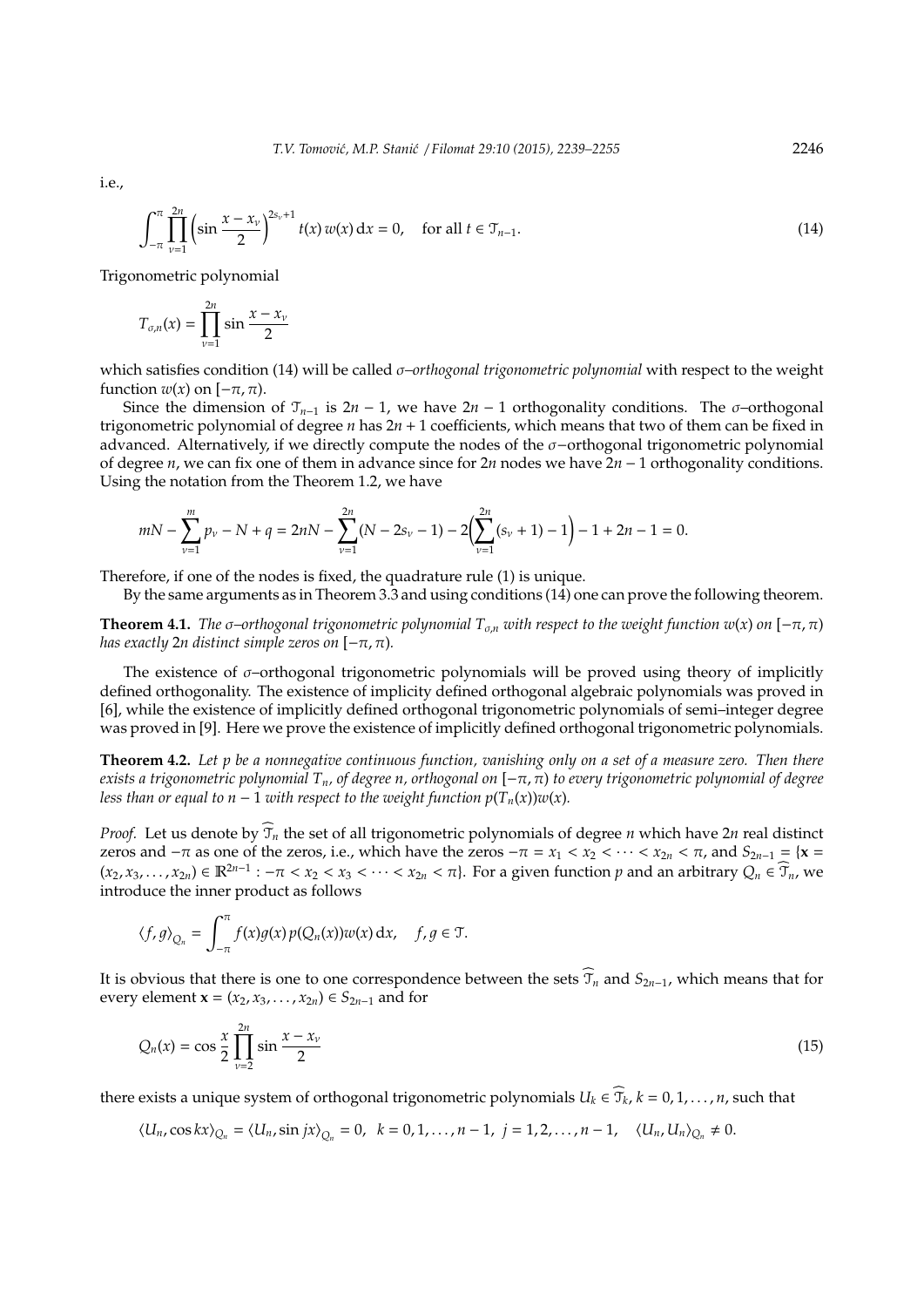In such a way, we introduce a mapping  $F_n$  :  $S_{2n-1}$   $\rightarrow$   $S_{2n-1}$ , defined in the following way: for any  $\mathbf{x}$  =  $(x_2, x_3,...,x_{2n}) \in S_{2n-1}$  we have  $F_n(x) = y$ , where  $y = (y_2, y_3,...,y_{2n}) \in S_{2n-1}$  is such that  $-\pi, y_2, y_3,...,y_{2n}$ are the zeros of the orthogonal trigonometric polynomial of degree *n* with respect to the weight function  $p(Q_n(x))w(x)$ , where  $Q_n(x)$  is given by (15). For an arbitrary  $\mathbf{x} = (x_2, x_3, ..., x_{2n}) \in S_{2n-1} \setminus S_{2n-1}$ , the function  $p\left(\cos(x/2)\prod_{\nu=2}^{2n}\sin((x-x_{\nu})/2)\right)w(x)$  is an admissible weight function, too.

We are going to prove that  $F_n$  is continuous mapping on  $\overline{S}_{2n-1}.$  Let  $\mathbf{x}\in\overline{S}_{2n-1}$  be an arbitrary point, { $\mathbf{x}^{(m)}$ }, *m* ∈ **N**, a convergent sequence of points from  $S_{2n-1}$ , which converges to **x**, **y** =  $F_n$ (**x**), and **y**<sup>(*m*)</sup>) =  $F_n$ (**x**<sup>(*m*)</sup>), *m* ∈ N. Let  $y^*$  ∈  $\overline{S}_{2n-1}$  be an arbitrary limit point of the sequence  $\{y^{(m)}\}$  when  $m \to \infty$ . Thus,

$$
\int_{-\pi}^{\pi} \cos \frac{x}{2} \prod_{\nu=2}^{2n} \sin \frac{x - y_{\nu}^{(m)}}{2} \cos kx \, p \left( \cos \frac{x}{2} \prod_{\nu=2}^{2n} \sin \frac{x - x_{\nu}^{(m)}}{2} \right) w(x) \, dx = 0, \quad k = 0, 1, \dots, n-1,
$$
\n
$$
\int_{-\pi}^{\pi} \cos \frac{x}{2} \prod_{\nu=2}^{2n} \sin \frac{x - y_{\nu}^{(m)}}{2} \sin jx \, p \left( \cos \frac{x}{2} \prod_{\nu=2}^{2n} \sin \frac{x - x_{\nu}^{(m)}}{2} \right) w(x) \, dx = 0, \quad j = 1, 2, \dots, n-1.
$$

According to Lebesgue Theorem of dominant convergence (see [13, p. 83]), when  $m \to +\infty$  we obtain

$$
\int_{-\pi}^{\pi} \cos \frac{x}{2} \prod_{\nu=2}^{2n} \sin \frac{x - y_{\nu}^{*}}{2} \cos kx \, p \left( \cos \frac{x}{2} \prod_{\nu=2}^{2n} \sin \frac{x - x_{\nu}}{2} \right) w(x) \, dx = 0, \quad k = 0, 1, \dots, n-1,
$$
  

$$
\int_{-\pi}^{\pi} \cos \frac{x}{2} \prod_{\nu=2}^{2n} \sin \frac{x - y_{\nu}^{*}}{2} \sin jx \, p \left( \cos \frac{x}{2} \prod_{\nu=2}^{2n} \sin \frac{x - x_{\nu}}{2} \right) w(x) \, dx = 0, \quad j = 1, 2, \dots, n-1.
$$

Hence,  $cos(x/2) \prod_{\nu=2}^{2n} sin((x - y_{\nu}^{*})/2)$  is the trigonometric polynomial of degree *n* which is orthogonal to all trigonometric polynomials of degree less than or equal to *n* − 1 with respect to the weight function  $p\bigl(\cos(x/2)\prod_{\nu=2}^{2n}\sin((x-x_{\nu})/2)\bigr)w(x)$  on [− $\pi,\pi$ ). According to Theorem 2.4, such trigonometric polynomial has 2*n* distinct simple zeros in  $[-\pi, \pi)$ . Therefore,  $y^* \in S_{2n-1}$  and  $y^* = F_n(x)$ . Since  $y = F_n(x)$ , because of uniqueness we have  $y^* = y$ , i.e., the mapping  $F_n$  is continuous on  $\overline{S}_{2n-1}$ .

Now, we prove that the mapping  $F_n$  has a fixed point. The mapping  $F_n$  is continuous on the bounded, convex and closed set  $\overline{S}_{2n-1} \subset \mathbb{R}^{2n-1}$ . Applying the Brouwer fixed point theorem (see [14]) we conclude that there exists a fixed point of *F<sub>n</sub>*. Since *F<sub>n</sub>*(**x**) ∈ *S*<sub>2*n*−1</sub> for all **x** ∈  $\overline{S}_{2n-1}\S_{2n-1}$ , the fixed point of *F<sub>n</sub>* belongs to  $S_{2n-1}$ .

If we denote the fixed point of  $F_n$  by  $\mathbf{x} = (x_2, x_3, \dots, x_{2n})$ , then

$$
\int_{-\pi}^{\pi} T_n(x) \cos kx \, p(T_n(x)) w(x) \, dx = 0, \quad k = 0, 1, \dots, n-1,
$$
  

$$
\int_{-\pi}^{\pi} T_n(x) \sin jx \, p(T_n(x)) w(x) \, dx = 0, \quad j = 1, 2, \dots, n-1,
$$

where  $T_n(x) = \cos(x/2) \prod_{\nu=2}^{2n} \sin((x - x_\nu)/2)$ , and we get what is stated.

Now, for *a* ∈ [0, 1], *n* ∈ **N**, and

$$
F(\mathbf{x}, a) = \int_{-\pi}^{\pi} \left( \cos \frac{x}{2} \right)^{2a_{5}+1} \prod_{\nu=2}^{2n} \left| \sin \frac{x - x_{\nu}}{2} \right|^{2a_{5}+1} \text{sgn} \left( \prod_{\nu=2}^{2n} \sin \frac{x - x_{\nu}}{2} \right) t_{n-1}(x) w(x) dx, \quad t_{n-1} \in \mathcal{T}_{n-1}, \tag{16}
$$

we consider the following problem

$$
F(\mathbf{x}, a) = 0 \quad \text{for all } t_{n-1} \in \mathcal{T}_{n-1},
$$
\n
$$
(17)
$$

with unknowns  $x_2, x_3, \ldots, x_{2n}$ .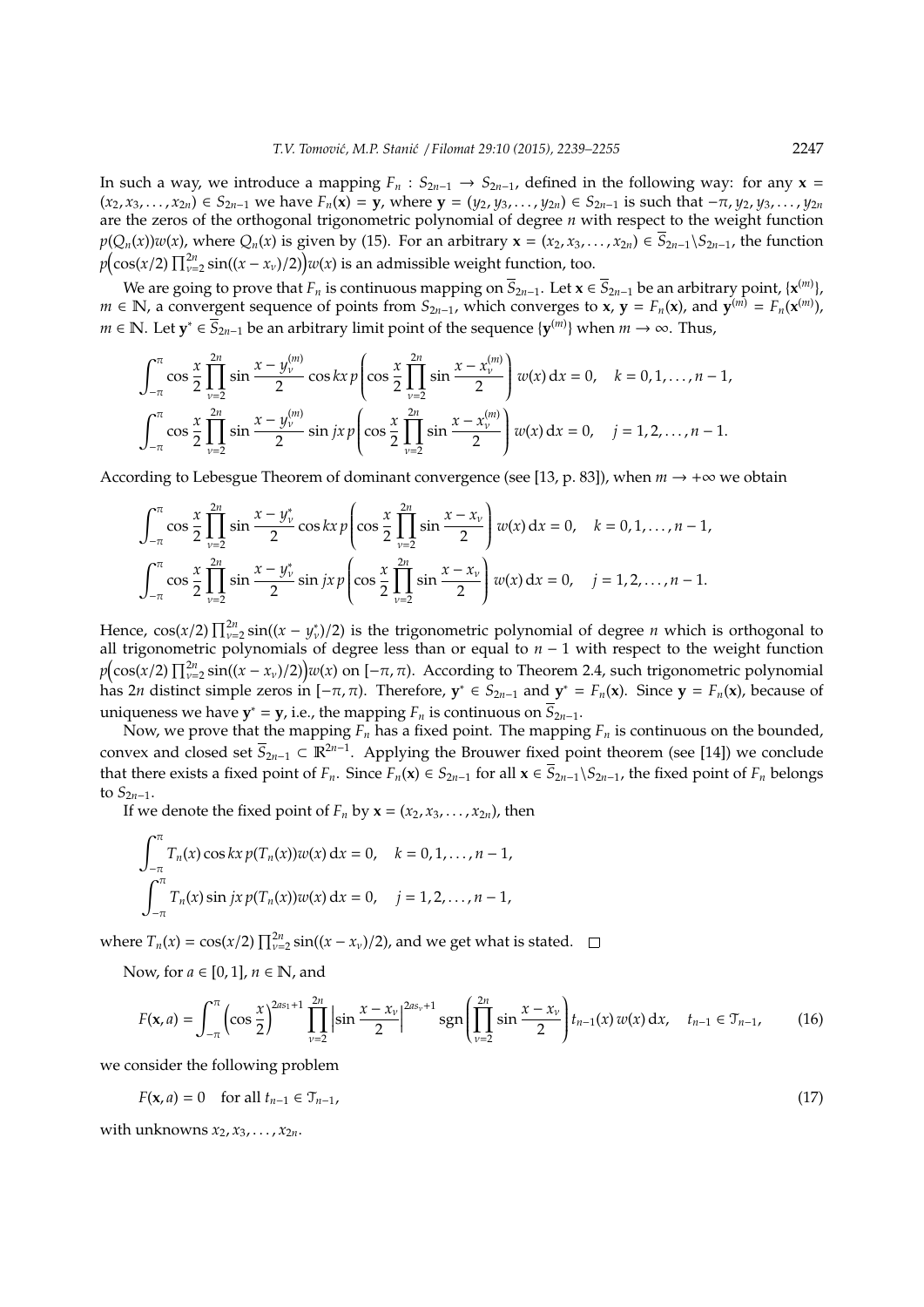The  $\sigma$ –orthogonality conditions (14) (with  $x_1 = -\pi$ ) are equivalent to the problem (17) with  $a = 1$ . Therefore, the nodes of the quadrature rule (1) can be obtained as a solution of the problem (17) for *a* = 1.

From Theorem 4.2 we conclude that the problem (17) has solutions in the simplex  $S_{2n-1}$  for every  $a \in [0,1]$ . In Section 1 we proved that for  $a = 0$  the problem (17) has the unique solution in the simplex  $S_{2n-1}$ , and, as we have already seen, the solution is also unique in the simplex  $S_{2n-1}$  for  $a = 1$ . Our aim is to prove the uniqueness of the solution  $x \in S_{2n-1}$  of the problem (17) for all *a* ∈ (0, 1). For this purpose we use the mathematical induction on *n*.

Let us introduce the following notations:

$$
W(\mathbf{x}, a, x) = \prod_{\nu=2}^{2n} \left| \sin \frac{x - x_{\nu}}{2} \right|^{2a_{\nu} + 2}
$$

and

$$
\phi_k(\mathbf{x}, a) = \int_{-\pi}^{\pi} \left( \cos \frac{x}{2} \right)^{2as_1 + 1} \frac{W(\mathbf{x}, a, x)}{\sin \frac{x - x_k}{2}} w(x) dx, \quad \text{for } k = 2, 3, ..., 2n.
$$
 (18)

Applying the same arguments as in [4, Lemma 3.2], one can prove the following auxiliary results.

**Lemma 4.3.** *There exists*  $\varepsilon > 0$  *such that for every*  $a \in [0, 1]$  *the solutions* **x** *of the problem* (17) *belong to the simplex*  $\overline{S}_{\varepsilon} = \{ \mathbf{y} : \varepsilon \leq y_2 + \pi, \varepsilon \leq y_3 - y_2, \ldots, \varepsilon \leq y_{2n} - y_{2n-1}, \varepsilon \leq \pi - y_{2n} \}.$ 

**Lemma 4.4.** *The problem* (17) *and the following problem*

$$
\phi_k(\mathbf{x}, a) = 0, \quad k = 2, 3, \dots, 2n,
$$
\n(19)

*where*  $\phi_k(\mathbf{x}, a)$  *are* given by (18), *are equivalent in the simplex*  $S_{2n-1}$ *.* 

*Proof.* First we assume that  $x \in S_{2n-1}$  is a solution of the problem (17). Obviously,

$$
\prod_{\nu=2 \atop \nu \neq k}^{2n} \sin \frac{x - x_{\nu}}{2} \in \mathcal{T}_{n-1}, \quad k = 2, 3, ..., 2n,
$$

and for all *k* = 2, 3, . . . , 2*n* we have

$$
\int_{-\pi}^{\pi} \left( \cos \frac{x}{2} \right)^{2as_1+1} \prod_{\nu=2}^{2n} \left| \sin \frac{x - x_{\nu}}{2} \right|^{2as_{\nu}+1} \text{sgn} \left( \prod_{\nu=2}^{2n} \sin \frac{x - x_{\nu}}{2} \right) \prod_{\nu=2}^{2n} \sin \frac{x - x_{\nu}}{2} w(x) dx = 0,
$$

i.e., **x** is a solution of (19).

Conversely, let **x** be a solution of (19). By using the fact that every trigonometric polynomial  $t \in \mathcal{T}_{n-1}$ can be represented in the following way (see [4])

$$
t(x) = \sum_{k=2}^{2n} t(x_k) \frac{\prod_{\nu=2}^{2n} \sin \frac{x - x_{\nu}}{2}}{\sin \frac{x - x_k}{2} \prod_{\nu=2}^{2n} \sin \frac{x_k - x_{\nu}}{2}},
$$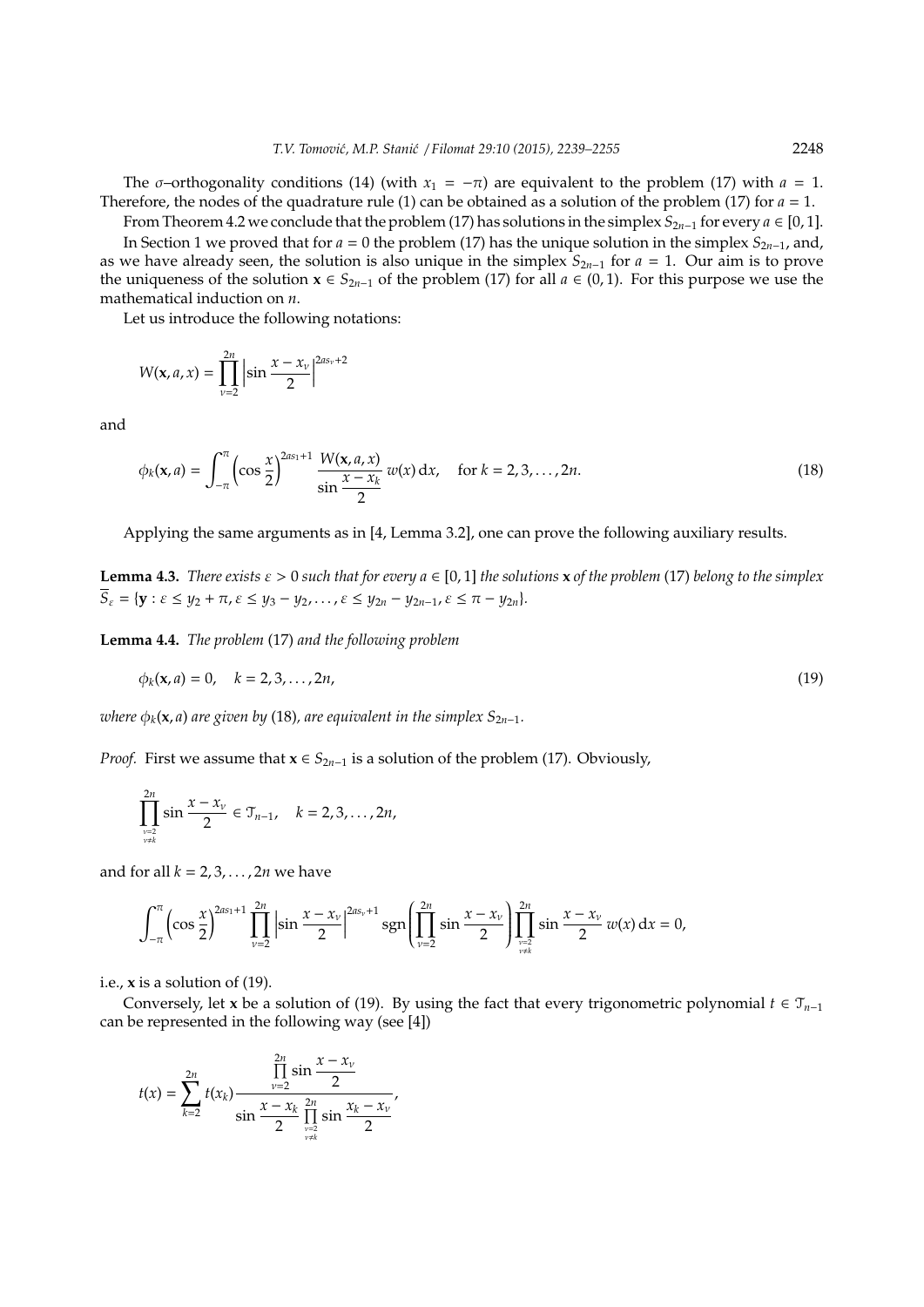we have

$$
\int_{-\pi}^{\pi} \left( \cos \frac{x}{2} \right)^{2as_1 + 1} \prod_{\nu=2}^{2n} \left| \sin \frac{x - x_{\nu}}{2} \right|^{2as_{\nu} + 1} \operatorname{sgn} \left( \prod_{\nu=2}^{2n} \sin \frac{x - x_{\nu}}{2} \right) t(x) w(x) dx
$$
\n
$$
= \int_{-\pi}^{\pi} \left( \cos \frac{x}{2} \right)^{2as_1 + 1} \prod_{\nu=2}^{2n} \left| \sin \frac{x - x_{\nu}}{2} \right|^{2as_{\nu} + 1} \operatorname{sgn} \left( \prod_{\nu=2}^{2n} \sin \frac{x - x_{\nu}}{2} \right) \prod_{k=2}^{2n} t(x_k) \frac{\prod_{\nu=2}^{2n} \sin \frac{x - x_{\nu}}{2}}{\sin \frac{x - x_{k}}{2}} \frac{\prod_{\nu=2}^{2n} \sin \frac{x - x_{\nu}}{2}}{\sin \frac{x - x_{k}}{2}} w(x) dx
$$
\n
$$
= \sum_{k=2}^{2n} \frac{t(x_k)}{\prod_{\nu=2}^{2n} \sin \frac{x_k - x_{\nu}}{2}} \int_{-\pi}^{\pi} \left( \cos \frac{x}{2} \right)^{2as_1 + 1} \prod_{\nu=2}^{2n} \left| \sin \frac{x - x_{\nu}}{2} \right|^{2as_{\nu} + 1} \operatorname{sgn} \left( \prod_{\nu=2}^{2n} \sin \frac{x - x_{\nu}}{2} \right) \prod_{\nu=2}^{2n} \frac{\sin \frac{x - x_{\nu}}{2}}{\sin \frac{x - x_{\nu}}{2}} w(x) dx
$$
\n
$$
= \sum_{k=2}^{2n} \frac{t(x_k)}{\prod_{\nu=2}^{2n} \sin \frac{x_k - x_{\nu}}{2}} \phi_k(x, a) = 0,
$$

for all *t* ∈  $\mathcal{T}_{n-1}$ . Therefore, **x** is a solution of the problem (17).  $\Box$ 

According to Lemmas 4.3 and 4.4 we conclude that the problems (17) and (19) are equivalent in the simplex  $S_{\varepsilon}$ , for some  $\varepsilon > 0$ . Also, these problems are equivalent in the simplex  $S_{\varepsilon_1}$ , for all  $0 < \varepsilon_1 < \varepsilon$ , but they are not equivalent in  $S_{2n-1}$ .

By using the same arguments as in [9, Lemma 2.4], one can prove the following auxiliary results.

**Lemma 4.5.** *Let*  $p_{\xi,\eta}(x)$  *be a continuous function on*  $[-\pi,\pi]$ *, which depends continuously on parameters*  $\xi,\eta \in [c,d]$ *. i.e., if* (ξ*m*, η*m*) *approaches* (ξ0, η0) *then the sequences p*<sup>ξ</sup>*m*,η*<sup>m</sup>* (*x*) *tends to p*<sup>ξ</sup>0,η<sup>0</sup> (*x*) *for every fixed x. If the solution*  $x(\xi,\eta)$  of the problem (19) with the weight function  $p_{\xi,\eta}(x)w(x)$  is always unique for every  $(\xi,\eta) \in [c,d]^2$ , then the *solution*  $\mathbf{x}(\xi, \eta)$  *depends continuously on*  $(\xi, \eta) \in [c, d]^2$ *.* 

Now, we are going to prove the main theorem.

**Theorem 4.6.** *The problem* (19) *has a unique solution in the simplex*  $S_{2n-1}$  *for all a* ∈ [0, 1]*.* 

*Proof.* Let us call the problem (19) as  $(a; s_2, s_3, \ldots, s_{2n}; w)$  problem. We prove this assertion by mathematical induction on *n*.

The uniqueness for  $n = 0$  is trivial.

As an induction hypothesis, we suppose that the  $(a; s_2, s_3, \ldots, s_{2n-2}; w)$  problem has a unique solution for every  $a \in [0,1]$  and for every weight function *w*, which are integrable and nonnegative on the interval  $[-\pi, \pi)$ , vanishing there only on a set of a measure zero.

For  $(\xi, \eta) \in [-\pi, \pi]^2$  we define the weight functions

$$
p_{\xi,\eta}(x) = \left|\sin \frac{x-\xi}{2}\right|^{2as_{2n-1}+2} \left|\sin \frac{x-\eta}{2}\right|^{2as_{2n}+2} w(x).
$$

According to the induction hypothesis, for every  $a \in [0,1]$  the  $(a; s_2, s_3, \ldots, s_{2n-2}; p_{\xi,\eta})$  problem has a unique solution  $(x_2(ξ, η), x_3(ξ, η), …, x_{2n-2}(ξ, η)$ , such that  $-π < x_2(ξ, η) < … < x_{2n-2}(ξ, η) < π$ , and, according to Lemma 4.5,  $x_\nu(\xi, \eta)$  depends continuously on  $(\xi, \eta) \in [-\pi, \pi]^2$ , for all  $\nu = 2, 3, ..., 2n - 2$ .

We are going to prove that the solution of the  $(a; s_2, \ldots, s_{2n}; w)$  problem is unique for every  $a \in [0, 1]$ . Let us denote  $x_{2n-1}(\xi, \eta) = \xi$ ,  $x_{2n}(\xi, \eta) = \eta$ ,

$$
W(\mathbf{x}(\xi,\eta),a,x)=\prod_{\nu=2}^{2n}\left|\sin\frac{x-x_{\nu}(\xi,\eta)}{2}\right|^{2as_{\nu}+2},
$$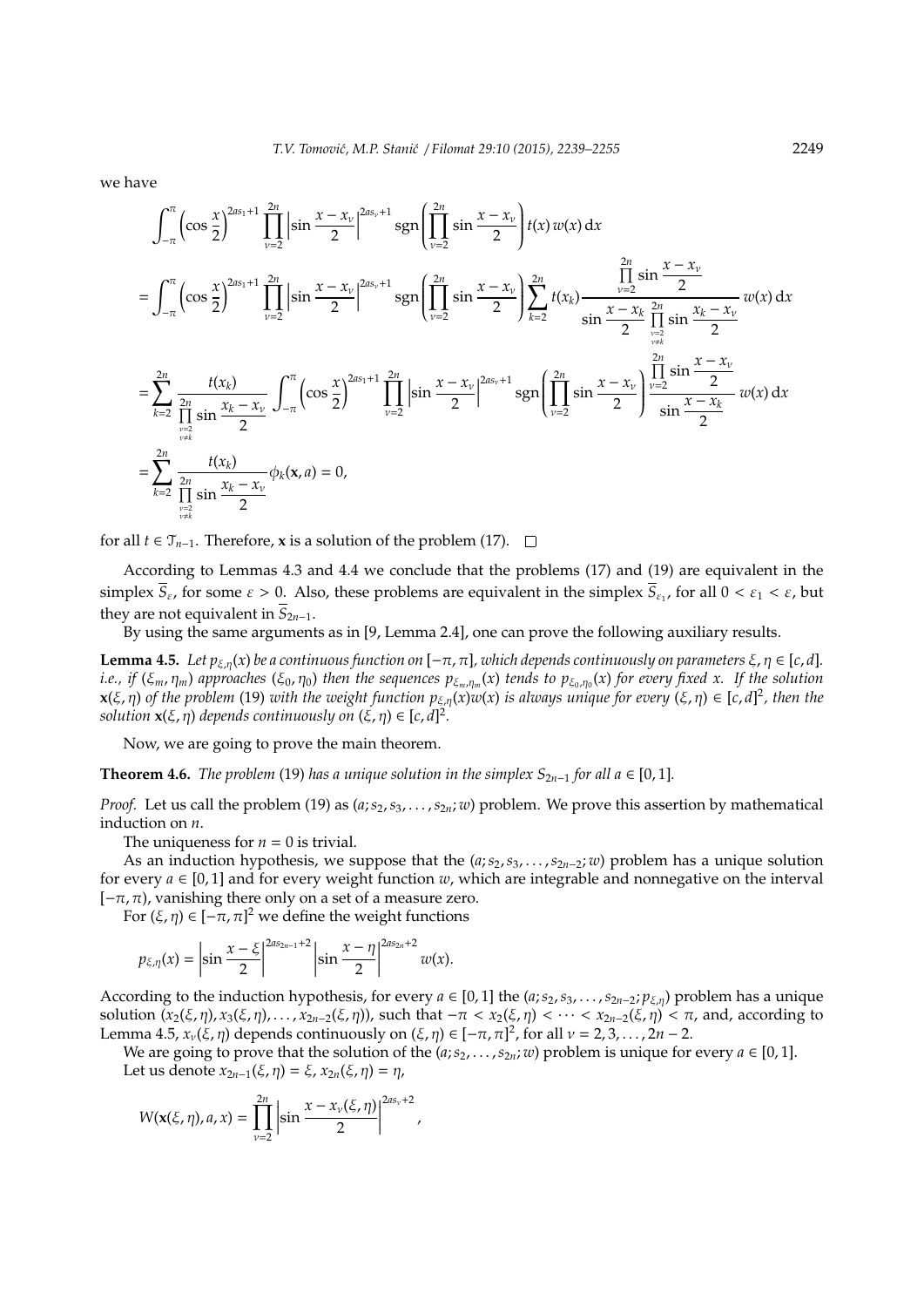and

$$
\phi_k(\mathbf{x}(\xi,\eta),a) = \int_{-\pi}^{\pi} \left( \cos \frac{x}{2} \right)^{2as_1+1} \frac{W(\mathbf{x}(\xi,\eta),a,x)}{\sin \frac{x-x_k(\xi,\eta)}{2}} w(x) \, \mathrm{d}x, \quad k = 2,3,\ldots,2n.
$$

Applying the induction hypothesis we obtain that

$$
\phi_k(\mathbf{x}(\xi,\eta),a) = 0, \quad k = 2,3,\dots,2n-2,
$$
\n(20)

for  $(\xi, \eta) \in D$ , where  $D = \{(\xi, \eta) : x_{2n-2}(\xi, \eta) < \xi < \eta < \pi\}.$ Let us now consider the following problem in *D* with unknown  $\mathbf{t} = (\xi, \eta)$ :

$$
\varphi_1(\mathbf{t}, a) = \int_{-\pi}^{\pi} \left( \cos \frac{x}{2} \right)^{2as_1 + 1} \frac{W(\mathbf{x}(\xi, \eta), a, x)}{\sin \frac{x - \xi}{2}} w(x) dx = 0,
$$
\n
$$
\varphi_2(\mathbf{t}, a) = \int_{-\pi}^{\pi} \left( \cos \frac{x}{2} \right)^{2as_1 + 1} \frac{W(\mathbf{x}(\xi, \eta), a, x)}{\sin \frac{x - \eta}{2}} w(x) dx = 0.
$$
\n(21)

If  $(\xi, \eta) \in D$  is a solution of the problem (21), then, according to (20),  $\mathbf{x}(\xi, \eta)$  is a solution of the  $(a; s_2, \ldots, s_{2n}; w)$  problem in the simplex  $S_{2n-1}$ . To the contrary, if  $\mathbf{x} = (x_2, x_3, \ldots, x_{2n})$  is a solution of the  $(a; s_2, \ldots, s_{2n}; w)$  problem in the simplex  $S_{2n-1}$ , then  $(x_{2n-1}, x_{2n})$  is a solution of the problem (21). Applying Lemma 4.3 we conclude that every solution of the problem (21) belongs to  $\overline{D}_{\varepsilon} = \{(\xi, \eta) : \varepsilon \leq \xi - x_{2n-2}(\xi, \eta), \varepsilon \leq \xi - x_{2n-1}(\xi, \eta) \}$  $\eta - \xi$ ,  $\varepsilon \leq \pi - \eta$ , for some  $\varepsilon > 0$ .

Let **x** be a solution of the problem  $(a; s_2, s_3, \ldots, s_{2n}; w)$  in  $\overline{S}_{\varepsilon}$ . Then, differentiating  $\varphi_1$  with respect to the *x*<sub>*k*</sub>, for all *k* = 2, 3, . . . , 2*n* − 2, 2*n*, we have

$$
\frac{\partial \varphi_1}{\partial x_k} = - (as_k + 1) \int_{-\pi}^{\pi} \left( \cos \frac{x}{2} \right)^{2as_1 + 1} \prod_{\nu=2}^{2n} \left| \sin \frac{x - x_{\nu}}{2} \right|^{2as_{\nu} + 1} \text{sgn} \left( \prod_{\nu=2}^{2n} \sin \frac{x - x_{\nu}}{2} \right)
$$

$$
\times \prod_{\nu \neq \nu, \nu \neq 2n-1 \atop \nu \neq k, \nu \neq 2n-1} \sin \frac{x - x_{\nu}}{2} \cos \frac{x - x_k}{2} w(x) dx.
$$

Since

$$
\prod_{\nu=2 \atop \nu \neq k, \nu \neq 2n-1}^{2n} \sin \frac{x - x_{\nu}}{2} \cos \frac{x - x_k}{2} \in \mathcal{T}_{n-1},
$$

applying Lemma 4.4, we conclude that  $\frac{\partial \varphi_1}{\partial x}$  $\frac{\partial \psi_1}{\partial x_k} = 0$ , for all *k* = 2, 3, . . . , 2*n*−2, 2*n*. Further, by using the following simple equality

$$
\cos\frac{x-y}{2} = \cos\frac{x}{2}\cos\frac{y}{2} + \sin\frac{x-y}{2}\cos\frac{y}{2}\sin\frac{y}{2} + \cos\frac{x-y}{2}\sin^2\frac{y}{2},
$$

for

$$
I = \frac{\partial \varphi_1}{\partial x_{2n-1}} = -\frac{2as_{2n-1}+1}{2} \int_{-\pi}^{\pi} \left( \cos \frac{x}{2} \right)^{2as_1+1} \prod_{\substack{\nu=2 \\ \nu \neq 2n-1}}^{2n} \left| \sin \frac{x - x_{\nu}}{2} \right|^{2as_{\nu}+2} \left| \sin \frac{x - x_{2n-1}}{2} \right|^{2as_{2n-1}} \cos \frac{x - x_{2n-1}}{2} w(x) dx,
$$

we obtain

$$
\cos\frac{x_{2n-1}}{2}I = -\frac{2as_{2n-1}+1}{2}\left(I_1 + \sin\frac{x_{2n-1}}{2}I_2\right),\tag{22}
$$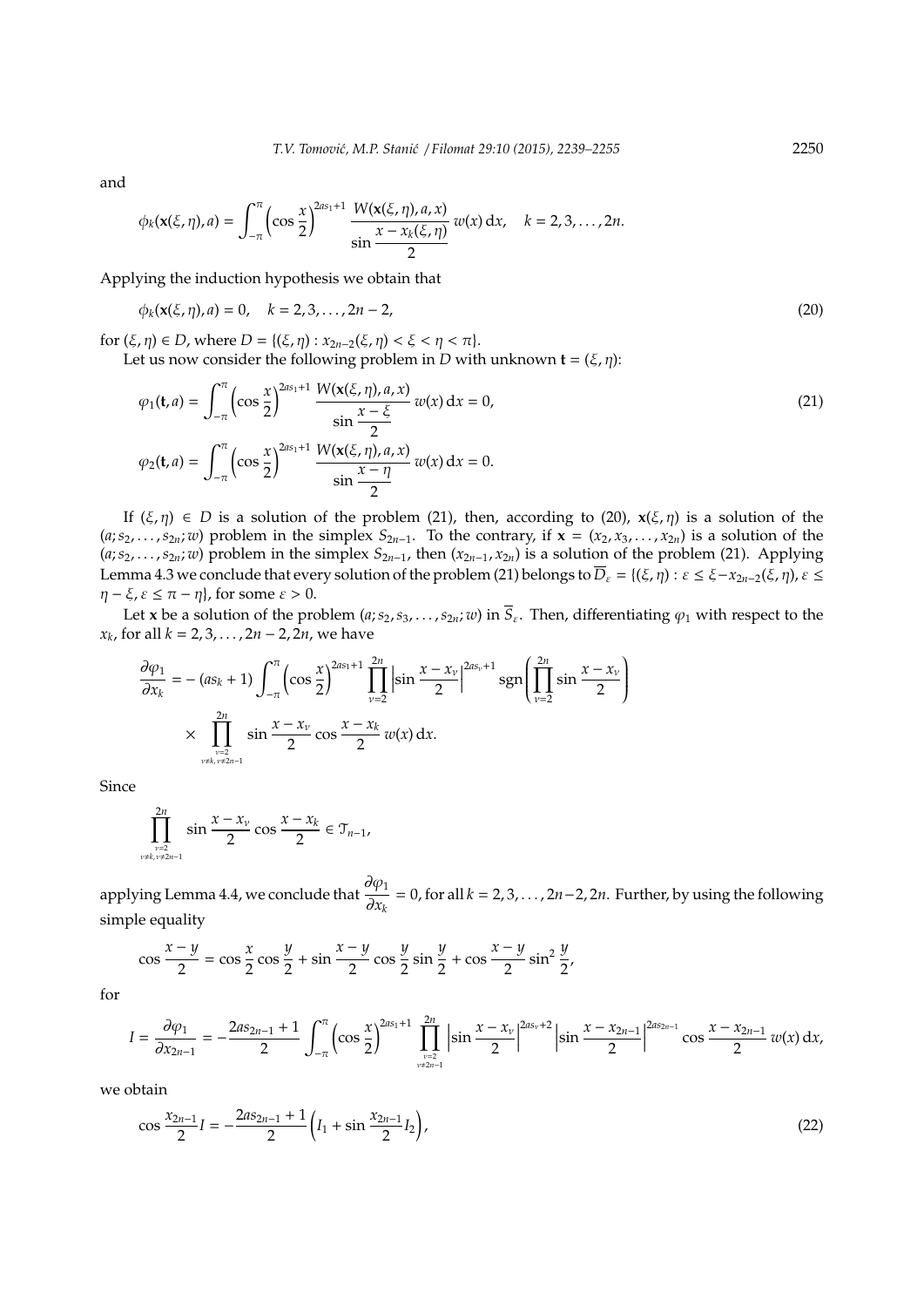where

$$
I_1 = \int_{-\pi}^{\pi} \left( \cos \frac{x}{2} \right)^{2as_1+1} \prod_{\substack{\nu=2 \ \nu \neq 2n-1}}^{2n} \left| \sin \frac{x - x_{\nu}}{2} \right|^{2as_{\nu}+2} \left| \sin \frac{x - x_{2n-1}}{2} \right|^{2as_{2n-1}} \cos \frac{x}{2} \, w(x) \, dx
$$

and

$$
I_2 = \int_{-\pi}^{\pi} \left( \cos \frac{x}{2} \right)^{2a_{5_1}+1} \prod_{\substack{\nu=2 \\ \nu \neq 2n-1}}^{2n} \left| \sin \frac{x - x_{\nu}}{2} \right|^{2a_{5_{\nu}}+2} \left| \sin \frac{x - x_{2n-1}}{2} \right|^{2a_{5_{2n-1}}} \sin \frac{x - x_{2n-1}}{2} w(x) dx.
$$

According to (21) we have that  $I_2 = 0$ , while  $I_1 > 0$  (the integrand does not change its sign on  $[-\pi, \pi]$ ). Since  $-\pi < x_{2n-1} < \pi$ , it follows from (22) that

$$
\operatorname{sgn}\left(\frac{\partial \varphi_1}{\partial x_{2n-1}}\right) = -1.
$$

Analogously,

$$
\frac{\partial \varphi_2}{\partial x_k} = 0, \quad k = 2, 3, \dots, 2n - 1, \quad \text{sgn}\left(\frac{\partial \varphi_2}{\partial x_{2n}}\right) = -1.
$$

Thus, at any solution  $\mathbf{t} = (\xi, \eta)$  of the problem (21) from  $\overline{D}_{\varepsilon}$  we have

$$
\frac{\partial \varphi_1}{\partial \xi} = \sum_{k=2 \atop k \neq 2n-1}^{2n} \frac{\partial \varphi_1}{\partial x_k} \cdot \frac{\partial x_k}{\partial \xi} + \frac{\partial \varphi_1}{\partial x_{2n-1}} = \frac{\partial \varphi_1}{\partial x_{2n-1}}, \quad \frac{\partial \varphi_1}{\partial \eta} = 0,
$$
  

$$
\frac{\partial \varphi_2}{\partial \eta} = \sum_{k=2}^{2n-1} \frac{\partial \varphi_2}{\partial x_k} \cdot \frac{\partial x_k}{\partial \eta} + \frac{\partial \varphi_2}{\partial x_{2n}} = \frac{\partial \varphi_2}{\partial x_{2n}}, \quad \frac{\partial \varphi_2}{\partial \xi} = 0,
$$

so, the determinant of the corresponding Jacobian *J*(**t**) is positive.

In order to finish the proof, we have to prove that the problem (21) has a unique solution in  $\overline{D}_{\varepsilon/2}$ . We do it by using the topological degree of a mapping. Let us define the mapping  $\varphi(\mathsf{t},a): \overline{D}_{\varepsilon/2}\times [0,1] \to \mathbb{R}^2$ , by  $\varphi(\mathbf{t},a)=(\varphi_1(\mathbf{t},a),\varphi_2(\mathbf{t},a))$ ,  $\mathbf{t}\in\mathbb{R}^2$ ,  $a\in[0,1]$ . If  $\mathbf{x}(\xi,\eta)$  is a solution of the  $(a;s_2,\ldots,s_{2n};w)$  problem in  $\overline{S}_{\varepsilon}$ , then the solutions of the problem  $\varphi(t, a) = (0, 0)$  in  $\overline{D}_{\varepsilon/2}$  belong to  $\overline{D}_{\varepsilon}$ . The problem  $\varphi(t, a) = (0, 0)$  has the unique solution in  $\overline{D}_{\varepsilon/2}$  for  $a = 0$ . It is obvious that  $\varphi(\cdot, 0)$  is differentiable on  $D_{\varepsilon/2}$ , the mapping  $\varphi(\mathbf{t}, a)$  is continuous in  $\overline{D}_{\varepsilon/2} \times [0,1]$ , and  $\varphi(t, a) \neq (0, 0)$  for all  $t \in \partial D_{\varepsilon/2}$  and  $a \in [0, 1]$ . Then deg( $\varphi(\cdot, a)$ ,  $D_{\varepsilon/2}$ ,  $(0, 0)$ ) = sgn(det( $J(t)$ )) = 1, for all  $a \in [0,1]$ , i.e., deg( $\varphi(\cdot, a)$ ,  $D_{\varepsilon/2}$ , (0,0)) is a constant independent of *a*. Thus, the problem  $\varphi$ (**t**, *a*) = (0, 0) has the unique solution in  $D_{\varepsilon/2}$  for all  $a \in [0,1]$ , which means that the (*a*; *s*<sub>2</sub>, . . . , *s*<sub>2*n*</sub>; *w*) problem has a unique solution in  $S_{2n-1}$  which belongs to  $\overline{S}_{\varepsilon}$ .  $\square$ 

**Theorem 4.7.** *The solution*  $\mathbf{x} = \mathbf{x}(a)$  *of the problem* (19) *depends continuously on*  $a \in [0, 1]$ *.* 

*Proof.* Let us suppose that  $\{a_m\}$ ,  $a_m \in [0, 1]$ ,  $m \in \mathbb{N}$ , is a convergent sequence, which converges to  $a^* \in [0, 1]$ . Then for every  $a_m$ ,  $m \in \mathbb{N}$ , there exists the unique solution  $\mathbf{x}(a_m) = (x_2(a_m), \dots, x_{2n}(a_m))$  of the system (19) with  $a = a_m$ . Let  $\mathbf{x}(a^*) = (x_2(a^*), \dots, x_{2n}(a^*))$  be the unique solution of system (19) for  $a = a^*$ . Let  $\mathbf{x}^* = (x_2^*)$ ∗`<br>2'.<sup>..</sup>., *x*<sub>2</sub>  $\binom{2n}{2}$ be an arbitrary limit point of the sequence  $x(a_m)$  when  $a_m \to a^*$ . Then, according to Theorem 4.6, for each *m* ∈ **N** we obtain

$$
\int_{-\pi}^{\pi} \left( \cos \frac{x}{2} \right)^{2a_m s_1 + 1} \frac{W(\mathbf{x}(a_m), a_m, x)}{\sin \frac{x - x_k(a_m)}{2}} w(x) dx = 0, \quad k = 2, 3, ..., 2n.
$$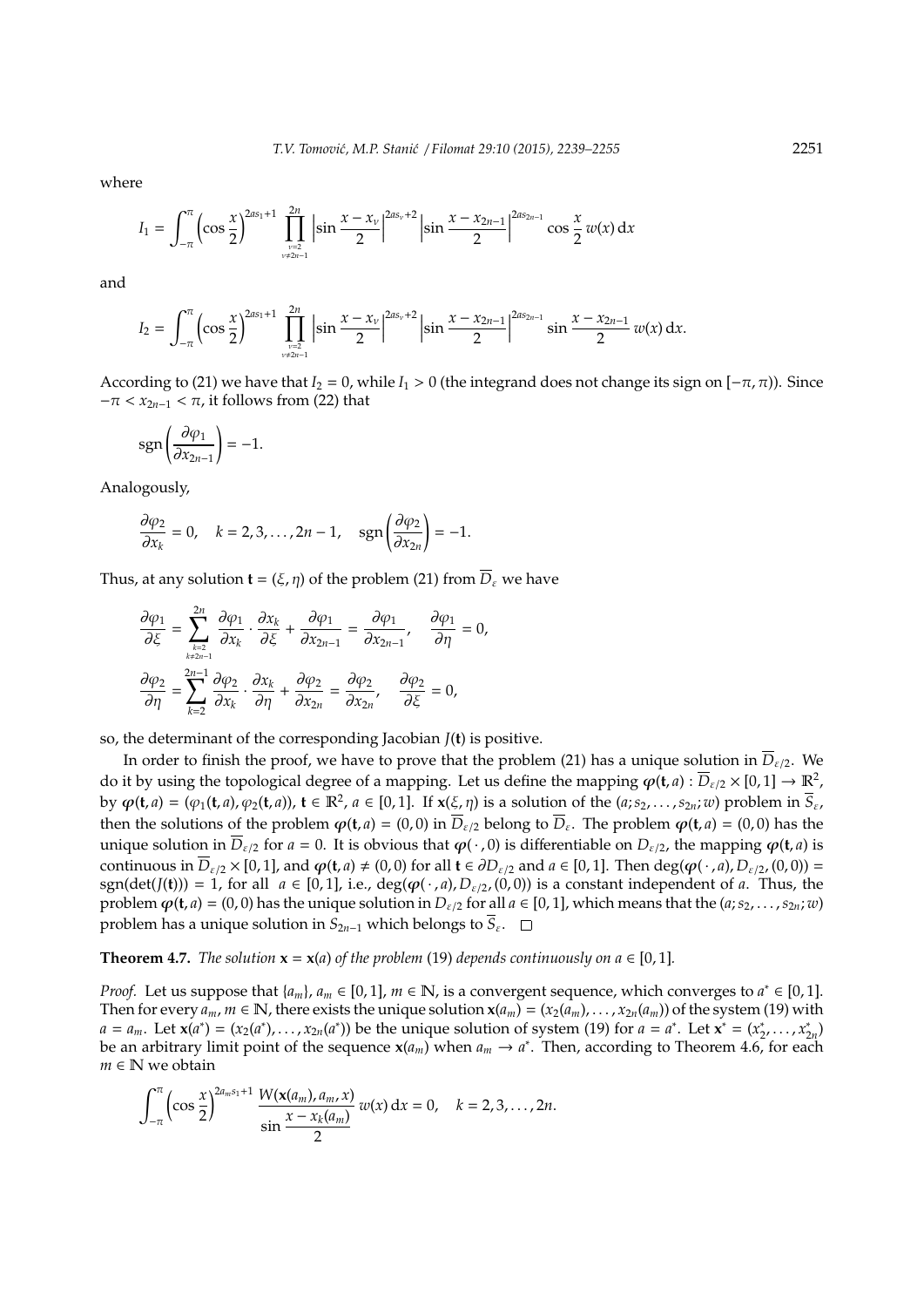When  $a_m \to a^*$  the above equations lead to

$$
\int_{-\pi}^{\pi} \left( \cos \frac{x}{2} \right)^{2a^{*} s_{1}+1} \frac{W(x^{*}, a^{*}, x)}{\sin \frac{x-x_{k}^{*}}{2}} w(x) dx = 0, \quad k = 2, 3, ..., 2n.
$$

Hence, according to Theorem 4.6, we have that  $x^* = x(a^*)$ , i.e.,  $\lim_{a_m \to a^*} x(a_m) = x(a^*)$ , which gives what is claimed.  $\square$ 

#### **5. Numerical construction of quadrature rules**

In this section we present one method for construction of quadrature rules of the form (1), based on the theoretical results given in the previous sections. So, we chose  $x_1 = -\pi$  and obtain the nodes  $x_2, x_3, \dots, x_{2n}$  by solving problem (19) for  $a = 1$ . Since that problem is a system of nonlinear equations, Newton–Kantorovič method can be applied. The theoretical results obtained in Section 4 suggest that for fixed *n* the system (19) can be solved progressively, for an increasing sequence of values for  $a$ , up to the value  $a = 1$ . We use the solution for some  $a^{(i)}$  as the initial iteration in Newton–Kantorovič method for calculating the solution for  $a^{(i+1)}$ ,  $a^{(i)} < a^{(i+1)} \leq 1$ . If for some chosen  $a^{(i+1)}$  Newton–Kantorovič method does not converge, we decrease *a* (*i*+1) such that it becomes convergent, which is always possible according to Theorem 4.7. Practically, we can in each step set  $a^{(i+1)} = 1$ , and, if that iterative process is not convergent, we set  $a^{(i+1)} := (a^{(i+1)} + a^{(i)})/2$ until it becomes convergent. As the initial iteration for the first iterative process, for some  $a^{(1)} > 0$ , we choose the zeros of the corresponding orthogonal trigonometric polynomial of degree *n*, i.e., the solution of system (19) for  $a = 0$ .

Let us introduce the following matrix notation

$$
\mathbf{x} = \begin{bmatrix} x_2 & x_3 & \cdots & x_{2n} \end{bmatrix}^T, \quad \mathbf{x}^{(m)} = \begin{bmatrix} x_2^{(m)} & x_3^{(m)} & \cdots & x_{2n}^{(m)} \end{bmatrix}^T, \quad m = 0, 1, \dots,
$$
  

$$
\boldsymbol{\phi}(\mathbf{x}) = \begin{bmatrix} \phi_2(\mathbf{x}) & \phi_3(\mathbf{x}) & \cdots & \phi_{2n}(\mathbf{x}) \end{bmatrix}^T.
$$

By

$$
\mathbf{W} = \mathbf{W}(\mathbf{x}) = [w_{i,j}]_{(2n-1)\times(2n-1)} = \left[\frac{\partial \phi_{i+1}}{\partial x_{j+1}}\right]_{(2n-1)\times(2n-1)}
$$

we denote Jacobian of  $\phi(x)$ , with entries given by

$$
\frac{\partial \phi_i}{\partial x_j} = -(1 + as_j) \int_{-\pi}^{\pi} \left( \cos \frac{x}{2} \right)^{2as_1 + 1} \prod_{\nu=2}^{2n} \left| \sin \frac{x - x_{\nu}}{2} \right|^{2as_{\nu} + 1} \text{sgn} \left( \prod_{\nu=2}^{2n} \sin \frac{x - x_{\nu}}{2} \right) \prod_{\nu=2 \atop \nu \neq i, \nu \neq j}^{2n} \sin \frac{x - x_{\nu}}{2} \cos \frac{x - x_{j}}{2} w(x) dx,
$$

for  $i \neq j$ ,  $i, j = 2, 3, ..., 2n$ , and

$$
\frac{\partial \phi_i}{\partial x_i} = -\frac{1 + 2as_i}{2} \int_{-\pi}^{\pi} \left( \cos \frac{x}{2} \right)^{2as_1 + 1} \prod_{\substack{\nu=2 \\ \nu \neq i}}^{2n} \left| \sin \frac{x - x_{\nu}}{2} \right|^{2as_{\nu} + 2} \left| \sin \frac{x - x_{i}}{2} \right|^{2as_i} \cos \frac{x - x_{i}}{2} w(x) dx, \quad i = 2, 3, \dots, 2n.
$$

All of the above integrals can be computed by using a Gaussian type quadrature rule for trigonometric polynomials.

The Newton–Kantorovič method for calculating the zeros of the  $\sigma$ –orthogonal trigonometric polynomial  $T_{\sigma,n}$  is given as follows

$$
\mathbf{x}^{(m+1)} = \mathbf{x}^{(m)} - \mathbf{W}^{-1}(\mathbf{x}^{(m)})\phi(\mathbf{x}^{(m)}), \quad m = 0, 1, ...,
$$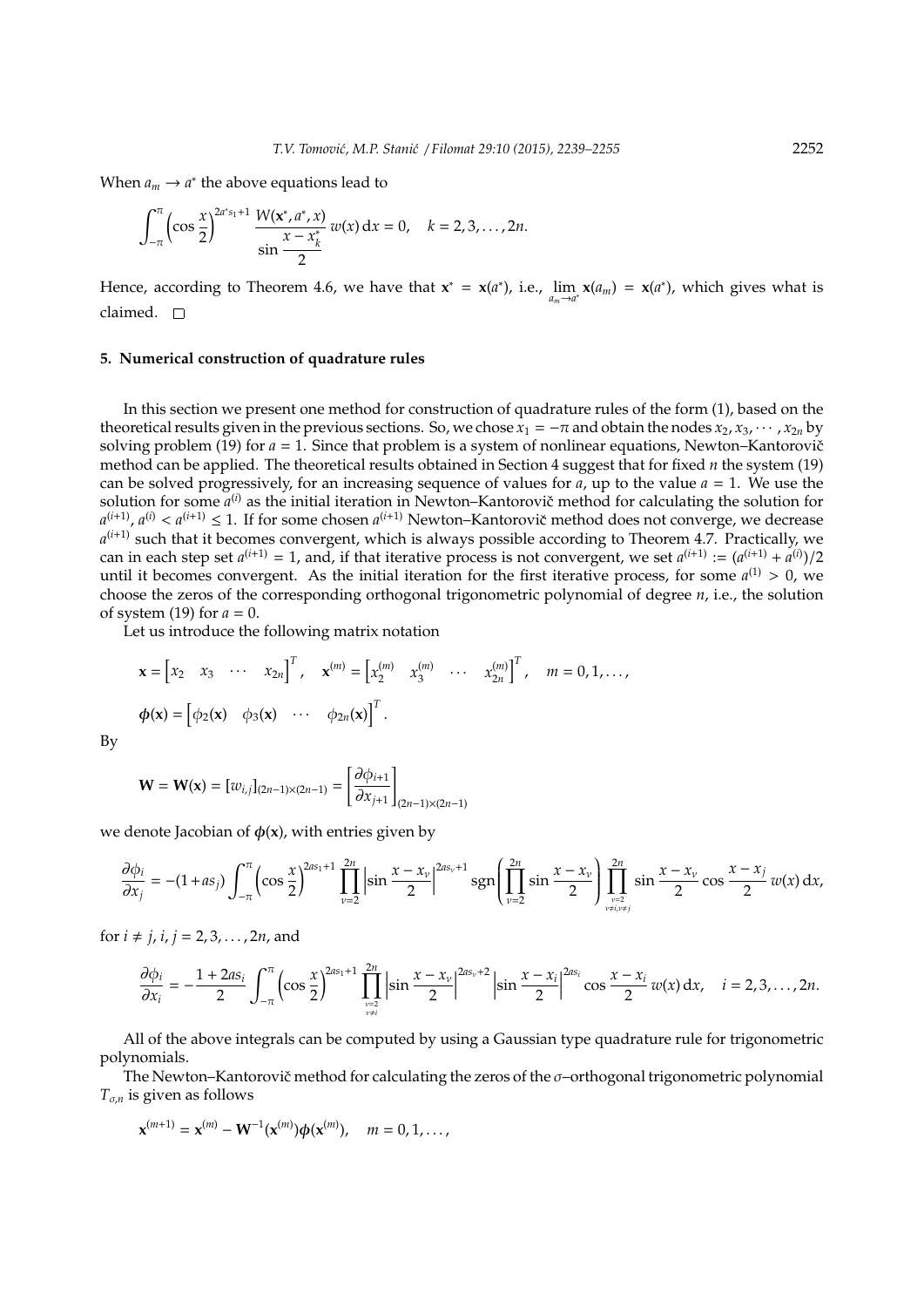and for sufficiently good chosen initial approximation **x**<sup>(0)</sup>, it has the quadratic convergence.

When the nodes of quadrature rule (1) are known, it is possible to calculate the corresponding weights. They can be calculating by using the Hermite trigonometric interpolation polynomial (see [4, 5]), but it is very difficult. Our method is based on the method given in [7] for construction of Gauss–Turan quadrature ´ rules (for algebraic polynomials) and generalized for Chakalov–Popoviciu's type quadrature rules in [11, 12] (for algebraic polynomials, too). An adaptation of that method to the construction of quadrature rules with the maximal trigonometric degree of exactness with an odd number of multiple nodes was proposed in [9]. Here we use the similar adaptation for the construction of quadrature rule (1) with an even number of multiple nodes.

We use the facts that quadrature rule (1) is of interpolatory type and that it has the maximal trigonometric degree of exactness, i.e., that it is exact for all trigonometric polynomials of degree less than or equal to  $\sum_{\nu=1}^{2n} (s_{\nu} + 1) - 1 = \sum_{\nu=1}^{2n} s_{\nu} + 2n - 1$ . So, the weights can be calculated requiring that quadrature rule (1)  $\sum_{y=1}^{y=1} (s_y + 1) - 1 - \sum_{y=1}^{y=1} s_y + 2n - 1$ . So, the weights can be calculated requiring that quadrature rule (1) integrates exactly all trigonometric polynomials of degree less than or equal to  $\sum_{y=1}^{y=1} s_y + n - 1$ ,  $\cos\left(\sum_{\nu=1}^{2n} s_{\nu} + n\right)x$ , when  $\sum_{\nu=1}^{2n} (2s_{\nu} + 1)x_{\nu} = \ell \pi$  for an odd  $\ell \in \mathbb{Z}$ , or  $\sin\left(\sum_{\nu=1}^{2n} s_{\nu} + n\right)x$  when  $\sum_{\nu=1}^{2n} (2s_{\nu} + 1)x_{\nu} = \ell \pi$ for an even  $\ell \in \mathbb{Z}$ . If  $\sum_{\nu=1}^{2n} (2s_{\nu} + 1)x_{\nu} \neq \ell \pi$ ,  $\ell \in \mathbb{Z}$ , one can choose to require exactness for  $\cos\left(\sum_{\nu=1}^{2n} s_{\nu} + n\right)x$  or  $\sin\left(\sum_{\nu=1}^{2n} s_\nu + n\right)$ x arbitrary. In such a way we obtain a system of linear equations for the unknown weights. That system can be solved by decomposing into a set of 2*n* upper triangular systems. In what follows we present that method of decomposing in details in the case when  $\sum_{\nu=1}^{2n} (2s_{\nu} + 1)x_{\nu} = \ell \pi$ ,  $\ell \in \mathbb{Z}$ .

Let us denote

$$
\Omega_{\nu}(x) = \prod_{\substack{i=1\\i\neq\nu}}^{2n} \left( \sin \frac{x - x_i}{2} \right)^{2s_i+1}, \ \nu = 1, 2, \ldots, 2n, \quad u_{k,\nu}(x) = \left( \sin \frac{x - x_{\nu}}{2} \right)^{k} \Omega_{\nu}(x), \ \nu = 1, 2, \ldots, 2n, \ k = 0, 1, \ldots, 2s_{\nu},
$$

and

$$
t_{k,\nu}(x) = \begin{cases} u_{k,\nu}(x) \cos \frac{x - x_{\nu}}{2}, & k-\text{even}, \\ u_{k,\nu}(x), & k-\text{odd}, \end{cases} \qquad \nu = 1, 2, ..., 2n, \ k = 0, 1, ..., 2s_{\nu}.
$$
 (23)

Since  $t_{k,\nu}$  is a trigonometric polynomial of degree

$$
\frac{1}{2}\sum_{\stackrel{i=1}{i\neq v}}^{2n} (2s_i+1)+\left[\frac{k}{2}\right]+\frac{1}{2}\leq \frac{1}{2}\sum_{\stackrel{i=1}{i\neq v}}^{2n} (2s_i+1)+s_v+\frac{1}{2}=\sum_{\nu=1}^{2n} s_{\nu}+n,
$$

which has the leading term  $\cos(\sum_{\nu=1}^{2n} s_\nu + n)x$  or  $\sin(\sum_{\nu=1}^{2n} s_\nu + n)x$  (but not the both of them), the quadrature rule is exact for  $t_{k,v}$ , i.e.,  $R_n(t_{k,v}) = 0$  for all  $v = 1, 2, ..., 2n$ ,  $k = 0, 1, ..., 2s_v$ . Since for all  $i \neq v$  we have that  $t_{k_{1}}^{(j)}$  $\chi_{k,\nu}^{(j)}(x_i) = 0, j = 0, 1, \ldots, 2s_j$ , then

$$
\mu_{k,\nu} = \int_{-\pi}^{\pi} t_{k,\nu}(x) w(x) dx = \sum_{j=0}^{2s_{\nu}} A_{j,\nu} t_{k,\nu}^{(j)}(x_{\nu}), \quad \nu = 1, 2, ..., 2n.
$$
 (24)

In such a way, we obtain 2*n* independent systems for calculating the weights  $A_{j,\nu}$ ,  $j = 0, 1, \ldots, s_{2\nu}$ ,  $\nu =$ 1, 2, . . . , 2*n*. Here, we need to calculate the derivatives  $t_{k_1}^{(j)}$  $\chi_{k,\nu}^{(j)}(x)$ ,  $k = 0, 1, ..., 2s_{\nu}$ ,  $j = 0, 1, ..., 2s_{\nu}$ , and for that we use the following result (the proof can be obtained by the similar arguments as in [9]).

**Lemma 5.1.** *For the trigonometric polynomials*  $t_{k,v}$ *, given by* (23) *we have* 

$$
t_{k,\nu}^{(i)}(x_{\nu})=0, \quad i < k; \quad t_{k,\nu}^{(k)}(x_{\nu})=\frac{k!}{2^k}\Omega_{\nu}(x_{\nu}),
$$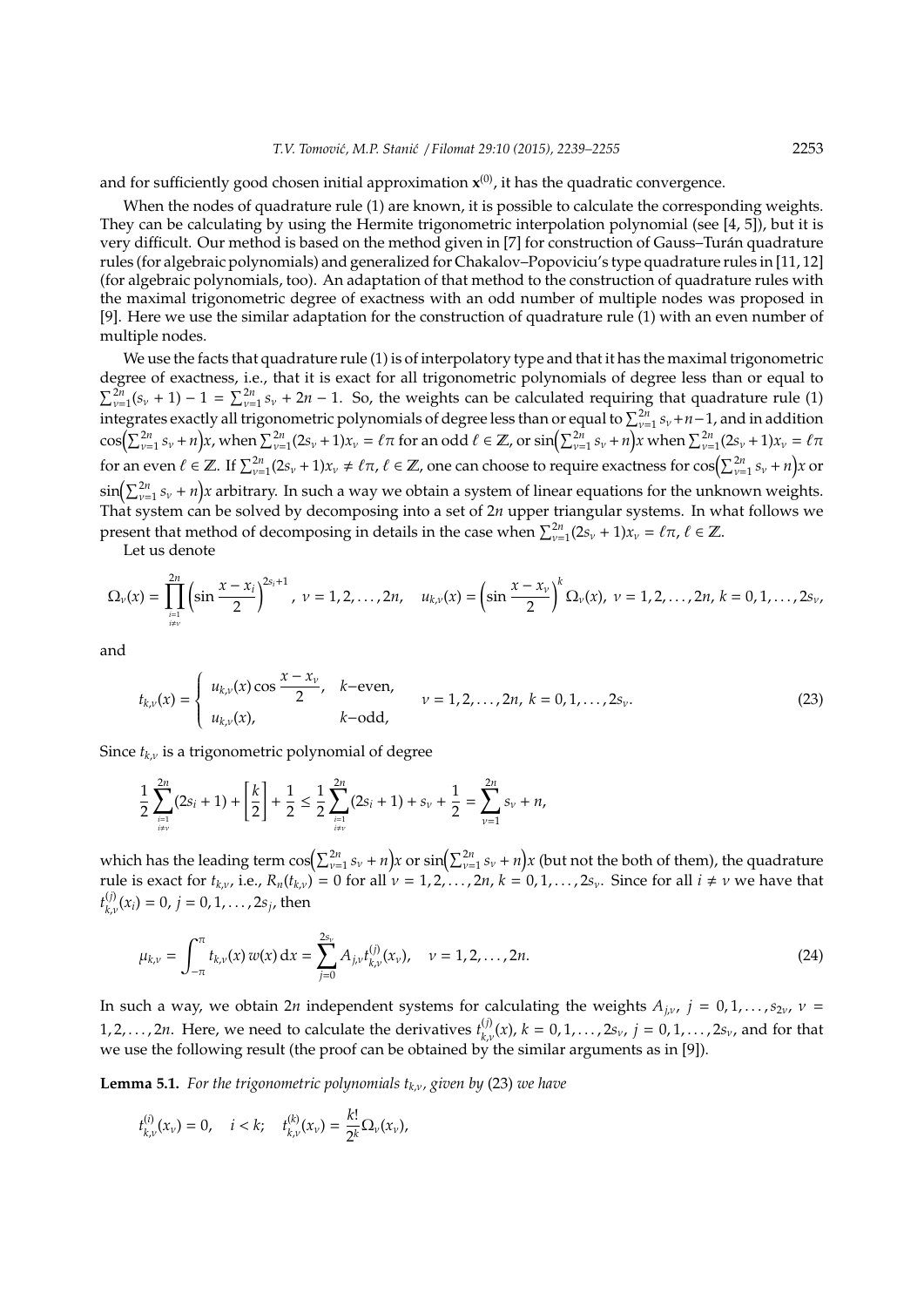*and for*  $i > k$ 

$$
t_{k,\nu}^{(i)}(x_{\nu}) = \begin{cases} v_{k,\nu}^{(i)}(x_{\nu}), & k\text{-even}, \\ u_{k,\nu}^{(i)}(x_{\nu}), & k\text{-odd}, \end{cases} \quad \text{where} \quad v_{k,\nu}^{(i)}(x_{\nu}) = \sum_{m=0}^{[i/2]} \left(\frac{i}{2m}\right) \frac{(-1)^m}{2^{2m}} u_{k,\nu}^{(i-2m)}(x_{\nu}),
$$

and the sequence  $u_{k,\nu}^{(i)}(x_\nu),$   $k\in\mathbb{N}_0$ ,  $i\in\mathbb{N}_0$ , is the solution of the difference equation

$$
f_{k,\nu}^{(i)} = \sum_{m = [(i-k)/2]}^{[(i-1)/2]} \binom{i}{2m+1} \frac{(-1)^m}{2^{2m+1}} f_{k-1,\nu}^{(i-2m-1)}(x_{\nu}), \quad \nu = 1, 2, \dots, 2n, \quad k \in \mathbb{N}, \quad i \in \mathbb{N}_0,
$$

*with the initial conditions*  $f_{0,\nu}^{(i)} = \Omega_{\nu}^{(i)}(x_{\nu})$ *.* 

The calculating of  $\Omega_{\nu}^{(i)}(x_{\nu})$ ,  $i \in \mathbb{N}_0$ ,  $\nu = 1, 2, ..., 2n$ , can be done as in [9, Lemma 3.3]. Finally, Lemma 5.1 implies that systems (24) are the following upper triangular systems

$$
\begin{bmatrix} t_{0,\nu}(x_{\nu}) & t'_{0,\nu}(x_{\nu}) & \cdots & t_{0,\nu}^{(2s_{\nu})}(x_{\nu}) \\ t'_{1,\nu}(x_{\nu}) & \cdots & t_{1,\nu}^{(2s_{\nu})}(x_{\nu}) \\ \vdots & \vdots & \vdots \\ t_{2s_{\nu},\nu}^{(2s_{\nu})}(x_{\nu}) \end{bmatrix} \cdot \begin{bmatrix} A_{0,\nu} \\ A_{1,\nu} \\ \vdots \\ A_{2s_{\nu},\nu} \end{bmatrix} = \begin{bmatrix} \mu_{0,\nu} \\ \mu_{1,\nu} \\ \vdots \\ \mu_{2s_{\nu},\nu} \end{bmatrix}, \quad \nu = 1, 2 \ldots, 2n.
$$

**Remark 5.2.** If  $\sum_{\nu=1}^{2n} (2s_{\nu} + 1)x_{\nu} \neq \ell \pi$ ,  $\ell \in \mathbb{Z}$ , then in the case when k is even we choose  $t_{k,\nu}$ ,  $k = 0, 1, \ldots, 2s_{\nu}$ , ν = 1, 2, . . . , 2*n, in one of the following ways*

$$
x + \sum_{i=1}^{2n} (2s_i + 1)x_i + 2s_{\nu}x_{\nu}
$$
  
\n
$$
t_{k,\nu}(x) = u_{k,\nu}(x) \cos \frac{x + \sum_{i=1}^{2n} (2s_i + 1)x_i + 2s_{\nu}x_{\nu}}{2},
$$
  
\nor  
\n
$$
t_{k,\nu}(x) = u_{k,\nu}(x) \sin \frac{x + \sum_{i=1}^{2n} (2s_i + 1)x_i + 2s_{\nu}x_{\nu}}{2},
$$

*which provides that*

$$
t_{k,\nu}\in \mathcal{T}_{\sum_{\nu=1}^{2n}S_{\nu}+n}\ominus\operatorname{span}\left\{\cos\left(\sum_{\nu=1}^{2n}S_{\nu}+n\right)x\right\}\quad or\quad t_{k,\nu}\in \mathcal{T}_{\sum_{\nu=1}^{2n}S_{\nu}+n}\ominus\operatorname{span}\left\{\sin\left(\sum_{\nu=1}^{2n}S_{\nu}+n\right)x\right\},\,
$$

 $k = 0, 1, \ldots, 2s_{\nu}, \nu = 1, 2, \ldots, 2n$ , respectively.

Now we present one example as an illustration of the obtained theoretical results.

**Example 5.3.** *We choose weight function w*(*x*) = 1 + cos 2*x, x* ∈ [−π, π)*, n* = 3 *and* σ = (3, 3, 3, 4, 4, 4)*. For calculation of nodes we use described procedure, and we have two iterative processes: for a* = 1/2 *(with* 9 *iterations)* and for  $a = 1$  (with 8 iterations). Obtained numerical values for the nodes  $x_v$ ,  $v = 1, 2, \ldots, 2n$ , *are the following:* −3.141592653589793*,* −2.264556388673865*,* −1.179320242581565*,* −0.1955027724705077*,* 0.8612188670819011*,* 2.178685249095223*.*

*The corresponding weight coefficients*  $A_{j,\nu}$ ,  $j = 0, 1, \ldots, 2s_{\nu}$ ,  $\nu = 1, 2, \ldots, 6$ , are given in Table 1 (numbers in *parentheses denote decimal exponents).*